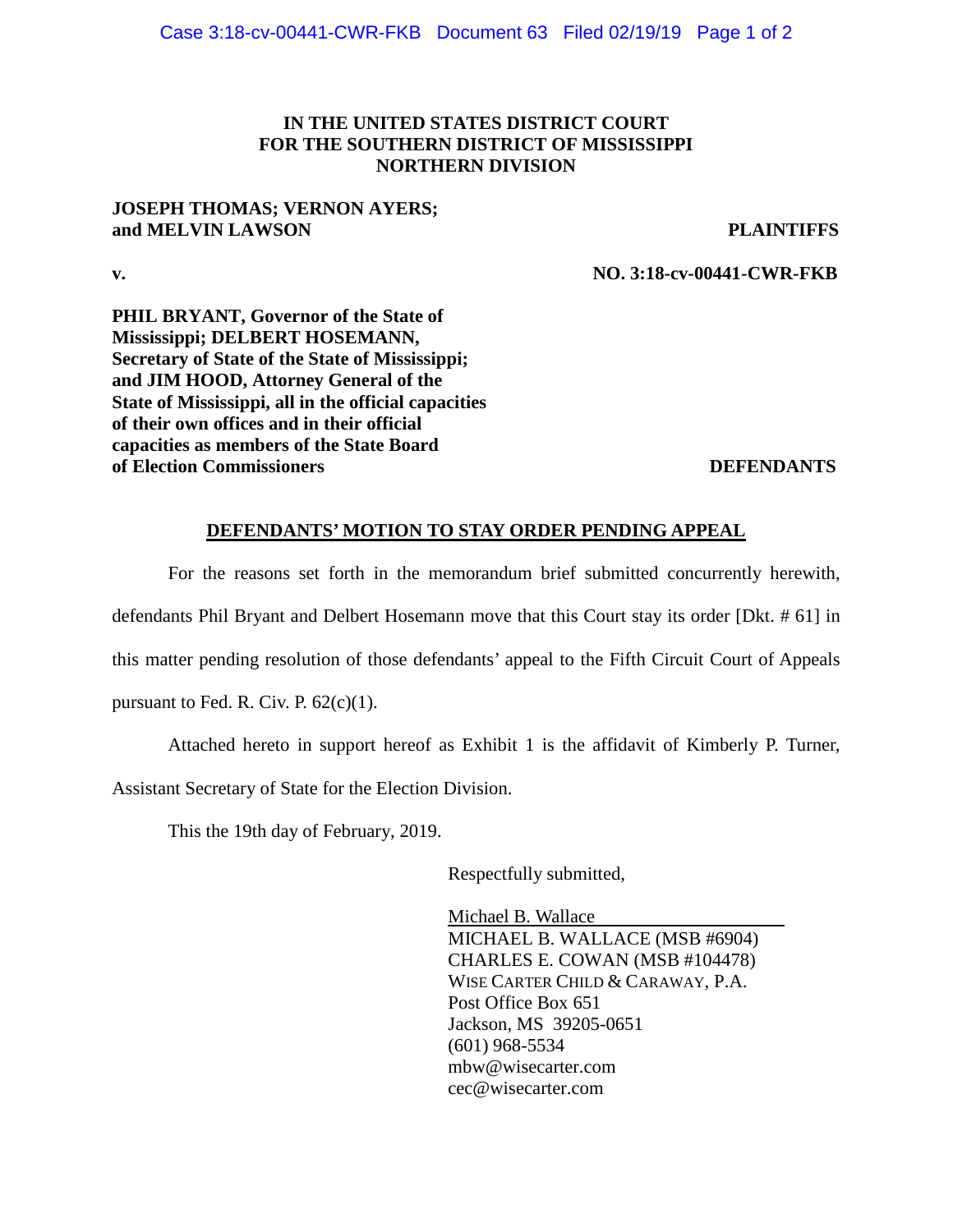ATTORNEYS FOR DEFENDANTS PHIL BRYANT, GOVERNOR OF THE STATE OF MISSISSIPPI, AND DELBERT HOSEMANN, SECRETARY OF STATE OF THE STATE OF MISSISSIPPI

TOMMIE S. CARDIN (MSB #5863) B. PARKER BERRY (MSB #104251) BUTLER SNOW LLP Suite 1400 1020 Highland Colony Park Ridgeland, MS 39157 Post Office Box 6010 Ridgeland, MS 39158-6010 Tel: (601) 985-4570 Fax: (601) 985-4500 E-mail: [tommie.cardin@butlersnow.com](mailto:tommie.cardin@butlersnow.com) E-mail: [parker.berry@butlersnow.com](mailto:parker.berry@butlersnow.com)

# ATTORNEYS FOR ALL DEFENDANTS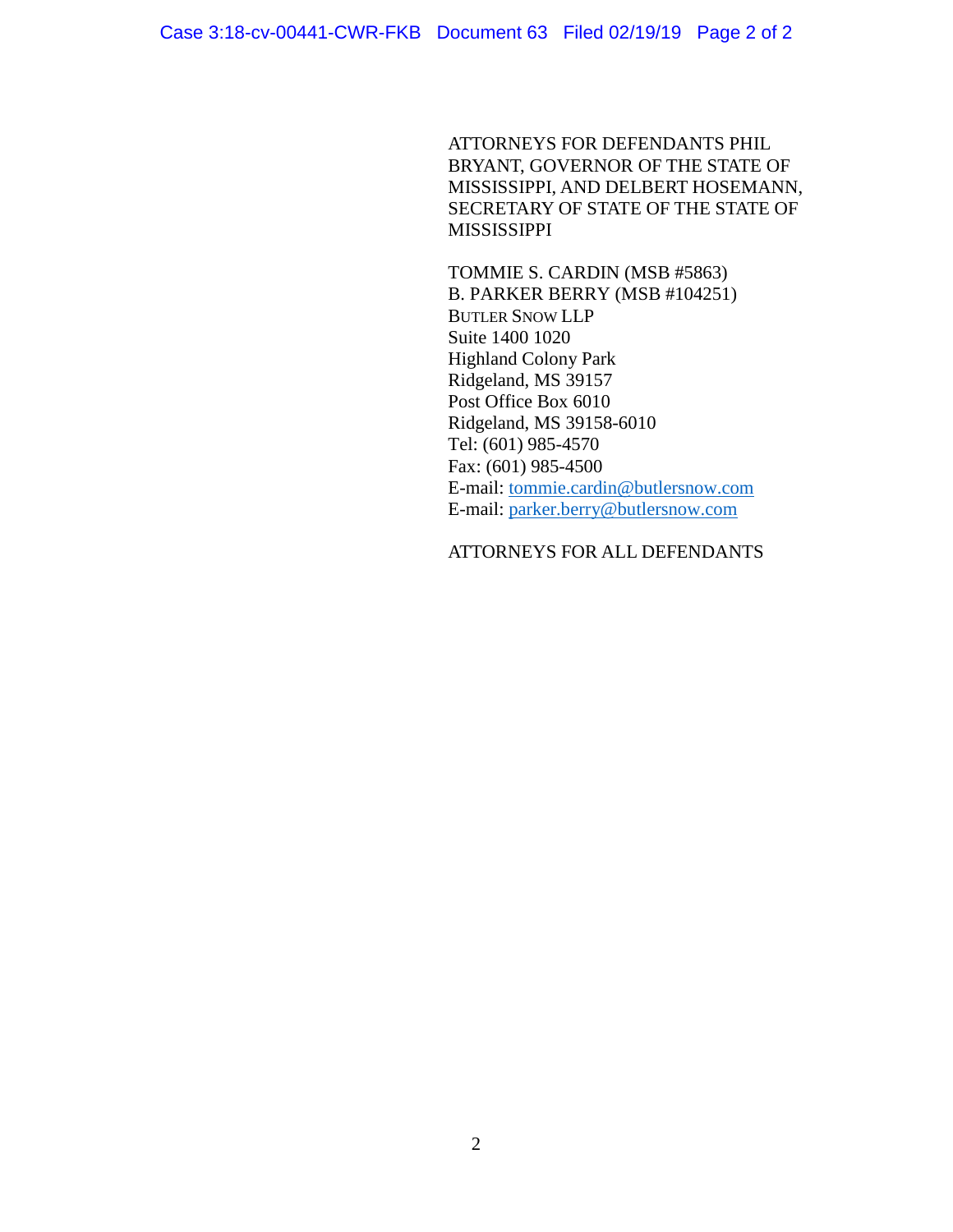## **IN THE UNITED STATES DISTRICT COURT FOR THE SOUTHERN DISTRICT OF MISSISSIPPI NORTHERN DIVISION**

## **JOSEPH THOMAS; VERNON AYERS; and MELVIN LAWSON PLAINTIFFS**

**v. NO. 3:18-cv-00441-CWR-FKB**

**PHIL BRYANT, Governor of the State of Mississippi; DELBERT HOSEMANN, Secretary of State of the State of Mississippi; and JIM HOOD, Attorney General of the State of Mississippi, all in the official capacities of their own offices and in their official capacities as members of the State Board of Election Commissioners** DEFENDANTS

### **DEFENDANTS' MEMORANDUM IN SUPPORT OF ITS MOTION TO STAY ORDER PENDING APPEAL**

Pursuant to Fed. R. Civ. P. 62(c)(1), Governor Phil Bryant and Secretary of State Delbert Hosemann, in their official capacities of their own offices and as members of the State Board of Election Commissioners ("Defendants"), move for a stay of this Court's order of February 16, 2019, pending their appeal. [Dkt. # 61]. For the reasons discussed below and consistent with the law of the Fifth Circuit and the United States Supreme Court, this Court should stay the judgment until the Fifth Circuit rules on the merits of Defendants' appeal.

## **Introduction**

This Court's order effectively enjoins State officials from using the statutory boundaries of Senate District 22 in the election of 2019, the qualifying period for which ends next Friday, March 1, 2019. *Abbott v. Perez*, 138 S. Ct. 2305, 2321-24 (2018). Injunctive relief is not automatically stayed. *See* Fed. R. Civ. P. 62(c)(1). However, this Court can and should exercise its discretion to order a stay in this instance.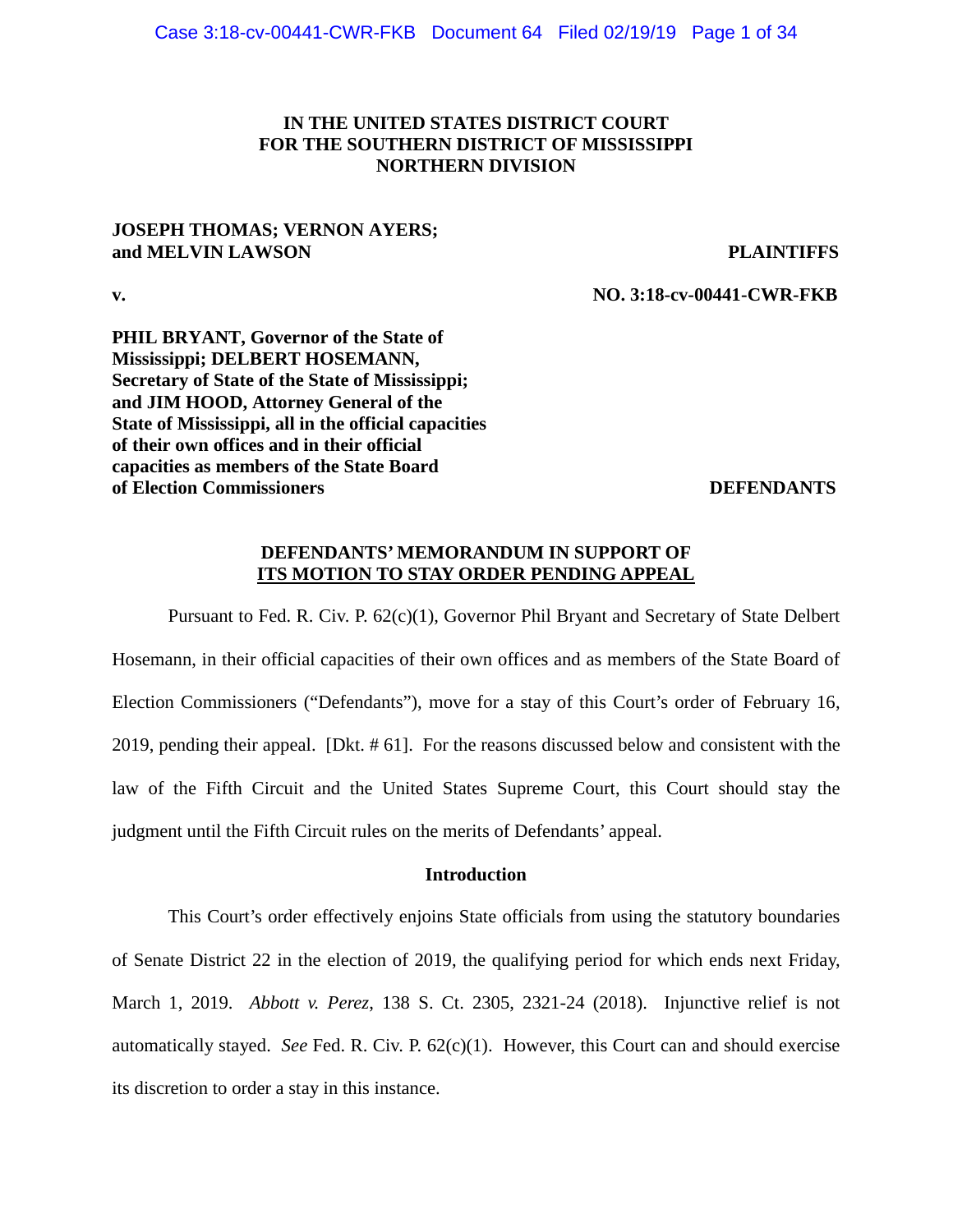#### Case 3:18-cv-00441-CWR-FKB Document 64 Filed 02/19/19 Page 2 of 34

Although parties are not "entitled to a stay as a matter of right," federal courts have "the authority to 'hold an order in abeyance pending review[, which] allows an appellate court to act responsibly' when faced with serious legal questions that merit careful scrutiny and judicious review." *Campaign for Southern Equality v. Bryant*, 773 F.3d 55, 57 (5th Cir. 2014), quoting *Nken v. Holder*, 555 U.S. 418, 427 (2009). Stays of district court orders pending appeal "simply suspend[] judicial alteration of the status quo." *Nken*, 555 U.S. at 429. The Fifth Circuit has "recognized that a 'movant need only present a substantial case on the merits when a serious legal question is involved and show that the balance of equities weighs heavily in favor of granting the stay." *Campaign for Southern Equality*, 773 F.3d at 57, quoting *United States v. Baylor Univ. Med. Ctr.*, 711 F.2d 38, 39 (5th Cir. 1983).

Courts examine four factors in deciding whether a stay of a judgment pending appeal is appropriate. *Nken*, 555 U.S. at 426. They are: "(1) whether the stay applicant has made a strong showing that he is likely to succeed on the merits; (2) whether the applicant will be irreparably injured absent a stay; (3) whether issuance of the stay will substantially injure the other parties interested in the proceeding; and (4) where the public interest lies." *Id*. The first two of the four factors "are the most critical." *Id*. at 434.

"The Supreme Court has repeatedly instructed courts to carefully consider the importance of preserving the status quo on the eve of an election." *Veasey v. Perry*, 769 F.3d 890, 892 (5th Cir. 2014). This is true in the apportionment context as well. *Id*. at 893. "[T]he Supreme Court has instructed that, '[i]n awarding or withholding immediate relief, a court is entitled to and *should* consider the proximity of a forthcoming election and the mechanics and complexities of state election laws, and should act and rely upon general equitable principles.'" *Id*., quoting *Reynolds v. Sims*, 377 U.S. 533, 585 (1964). "Accordingly, 'under certain circumstances, such as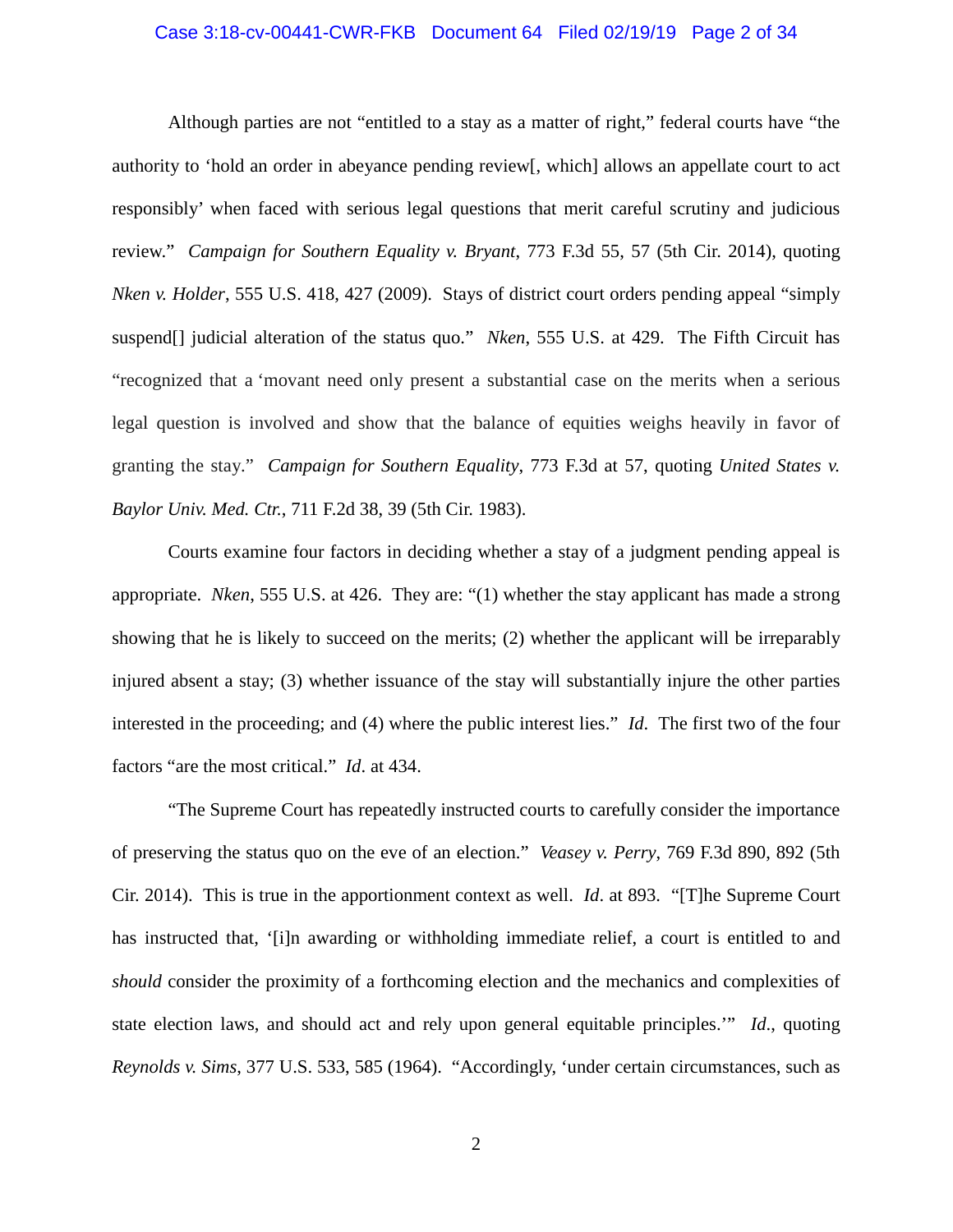#### Case 3:18-cv-00441-CWR-FKB Document 64 Filed 02/19/19 Page 3 of 34

where an impending election is imminent and a State's election machinery is already in progress, equitable considerations might justify a court in withholding the grant of immediately effective relief in a legislative apportionment case, even though the existing apportionment scheme was found invalid.'" *Id*. Timing, not the merits of the underlying judgment, "seems to be the key" in deciding the propriety of a stay in an election case. *Veasey*, 769 F.3d at 895 (citing cases).

## **STATEMENT OF FACTS**

Joint Resolution No. 201, adopted into law by the Mississippi Legislature in 2012, established the boundaries of Senate District 22 which, according to the 2010 census, included a black voting age population ("BVAP") of 50.77%. Defs.' Exh. D-5 (J.R. No. 201 (2012 Senate Plan)); Defs.' Exh. D-11 at 2-3 (2012 Long Report (TRP1 Plan)). In the only election ever held in District 22, the white Republican incumbent, Eugene Clarke, Chairman of the Senate Appropriations Committee, defeated former Senator Joseph Thomas, **[1](#page-4-0)** a black Democrat. [Dkt. # 52, § 8 at 6]. Although the certified returns showed 8,149 votes for Senator Clarke and 6,985 votes for Senator Thomas, *id*., those returns are indisputably wrong because of serious errors in Bolivar County, where 654 voters who lived in other Senate districts were allowed to cast votes in District 22, and 1,508 voters resident in District 22 were recorded as voting in other districts. Plntfs.' Exh. P-3 at 4 (Plntfs.' Explanation of Precinct Boundaries).

Instead of filing a challenge to the obviously defective results of the 2015 election, Senator Thomas waited almost three years to file this action, along with two other plaintiffs residing in District 22, claiming that the boundaries of District 22 caused black voters to "have less opportunity than other members of the electorate to participate in the political process and to elect representatives of their choice," in violation of the results test described in § 2(b) of the

<span id="page-4-0"></span>**<sup>1</sup>** Senator Thomas was previously elected state senator for District 21 for the term 2004-2008. Tr. at 95. "Tr." refers to the Trial Transcript from the trial held in this matter February 6-7, 2019.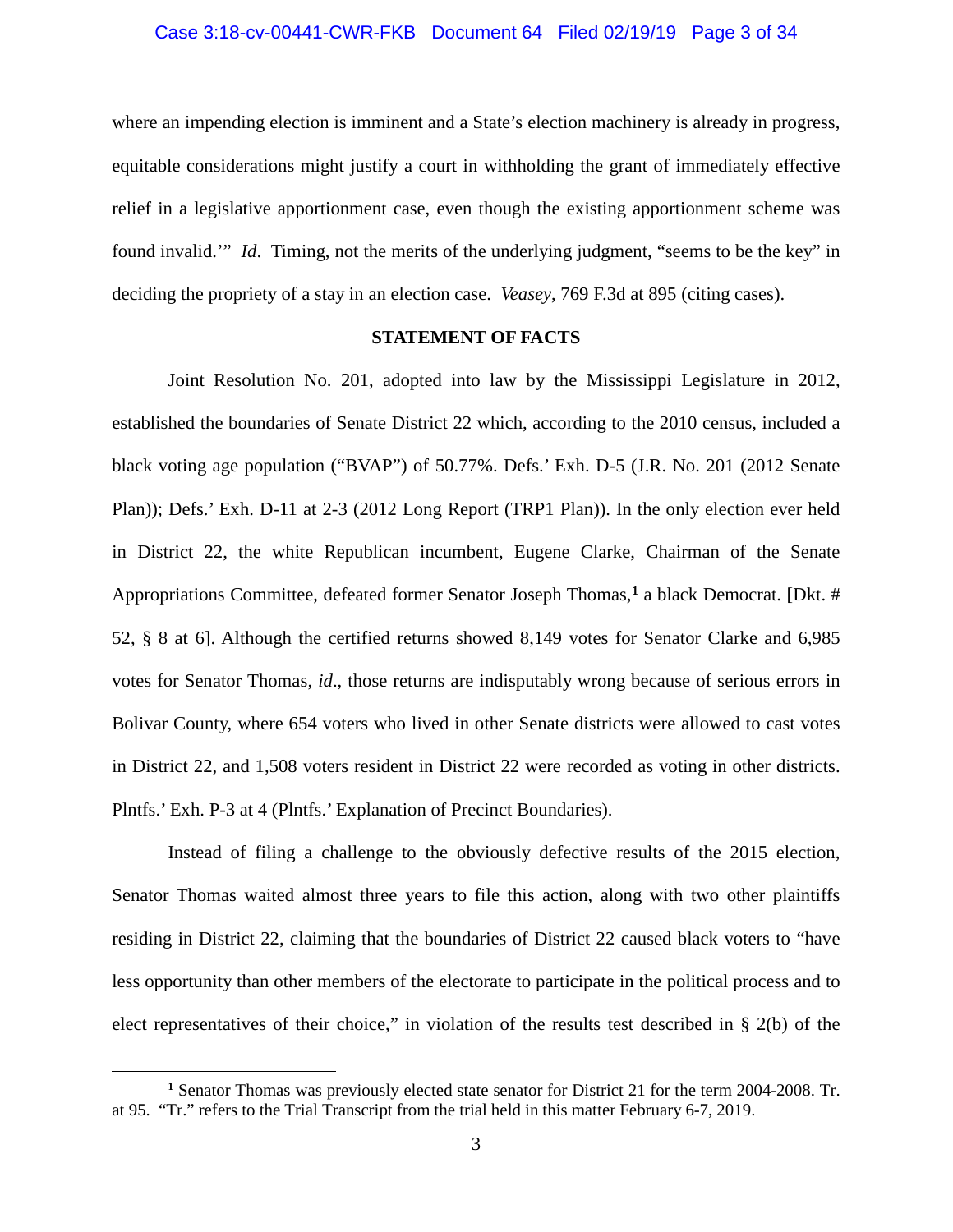#### Case 3:18-cv-00441-CWR-FKB Document 64 Filed 02/19/19 Page 4 of 34

Voting Rights Act, 51 U.S.C. § 10301(b). Before a court may examine "the totality of circumstances," as § 2(b) requires, the Supreme Court, in *Thornburg v. Gingles*, 478 U.S. 30 (1986), has mandated that plaintiffs must establish three prerequisite facts:

(1) the group is sufficiently large and geographically compact to constitute a majority in a single-member district; (2) it is politically cohesive; and (3) the white majority votes sufficiently as a bloc to enable it usually to defeat the minority's preferred candidate."

*League of United Latin American Citizens v. Clements*, 999 F.2d 831, 849 (5th Cir. 1993), citing *Gingles*, 478 U.S. at 50-51, and *Growe v. Emison*, 507 U.S. 25, 40 (1993).

This is not a case "[w]here an election district could be drawn in which minority voters form a majority but such a district is not drawn." *Bartlett v. Strickland*, 556 U.S. 1, 18 (2009) (opinion of Kennedy, J.).**[2](#page-5-0)** District 22 includes a BVAP majority. Plaintiffs submitted into evidence three different maps, each including parts of District 22 and adjoining districts, in which the BVAP majority is larger. *See* Plntfs.' Exhs. P-6, P-7 and P-8 (Maps of Illustrative Plans 1, 2 and 3 of Senate District 22). They claim this evidence meets the first requirement of *Gingles*, even though a BVAP majority district already exists.

Plaintiffs introduced statistical estimates to attempt to satisfy the second and third *Gingles* prerequisites. *See* Plntfs.' Exh. P-1 (Expert Report of Dr. Maxwell Palmer). However, because of the election errors in Bolivar County, they do not have a single election for Senator that has ever been properly conducted in District 22. Instead, they offer analyses of the outcome of certain statewide elections in 2015 in District 22, as well as other elections in other districts in other years. *Id.* Accordingly, plaintiffs must carry the burden of demonstrating that "the white majority votes sufficiently as a bloc to enable it *usually* to defeat the minority's preferred candidate," *LULAC*, 999 F.2d at 849 (emphasis added), without being able to prove that white

<span id="page-5-0"></span>**<sup>2</sup>** Because Justice Kennedy's opinion is the narrowest rationale supporting the judgment, it is treated as the holding of the Court. *Marks v. United States*, 430 U.S. 188, 193 (1977).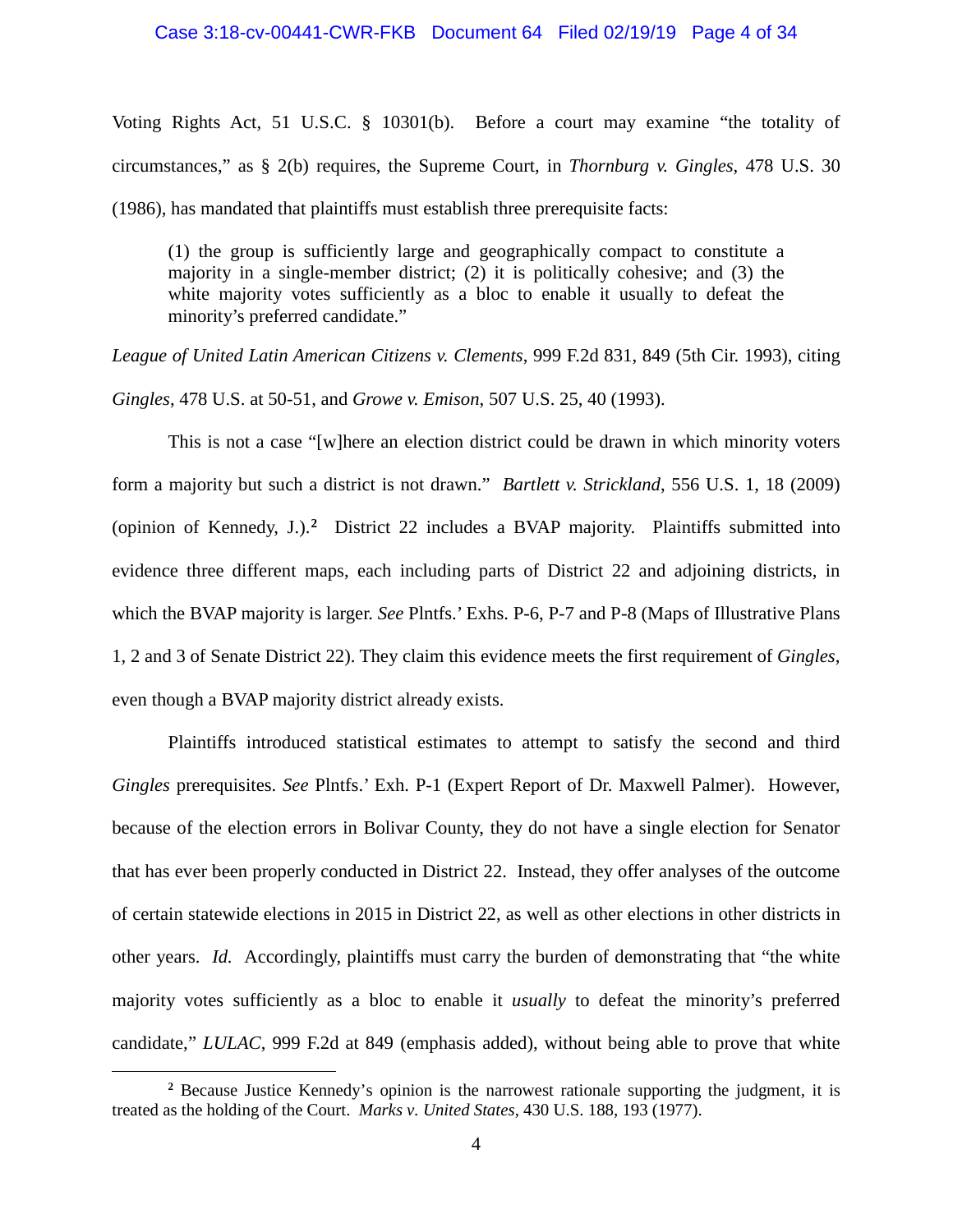#### Case 3:18-cv-00441-CWR-FKB Document 64 Filed 02/19/19 Page 5 of 34

voters have *ever* actually defeated "the minority's preferred candidate" for Senator for District 22.

Only if these three factual prerequisites are established does the Court turn to the totality of the circumstances, examining factors specified in *Gingles*, 478 U.S. at 44-45. Plaintiffs introduced evidence on some, but not all of these factors.

**The history of voting-related discrimination in the State or political subdivision.** Through the statements of Senator John Hohrn and Justice Fred Banks, plaintiffs made reference to unconstitutional practices in Mississippi's past. *See* Plntfs.' Exhs. P-9 and P-10 (Reports of Fred L. Banks, Jr., and John Hohrn). However, because plaintiffs' complaint declined to assert a claim under the Constitution, they did not ask the Court to adjudicate that any constitutional violations had taken place or that any such violations had any effect on plaintiffs' ability to elect representatives of their choice under § 2(b).

**The extent to which voting in the elections in the State or political subdivision is racially polarized.** Plaintiffs sought to establish this factor by statistical evidence drawn from elections for other offices or other areas. *See* Plntfs.' Exh. P-1 (Expert Report of Dr. Maxwell Palmer).

**The extent to which the State or political subdivision has used voting practices or procedures that tend to enhance the opportunity for discrimination against the minority group, such as unusually large election districts, majority vote requirements, and prohibitions against bullet voting.** Senator Thomas testified that, although he lives in Yazoo County at the southern end of District 22, he was able to travel to Cleveland at the northern end to campaign in person. Tr. at 114. Mississippi does not have a majority vote requirement in general elections. Mississippi does have a majority vote requirement in primary elections, Miss.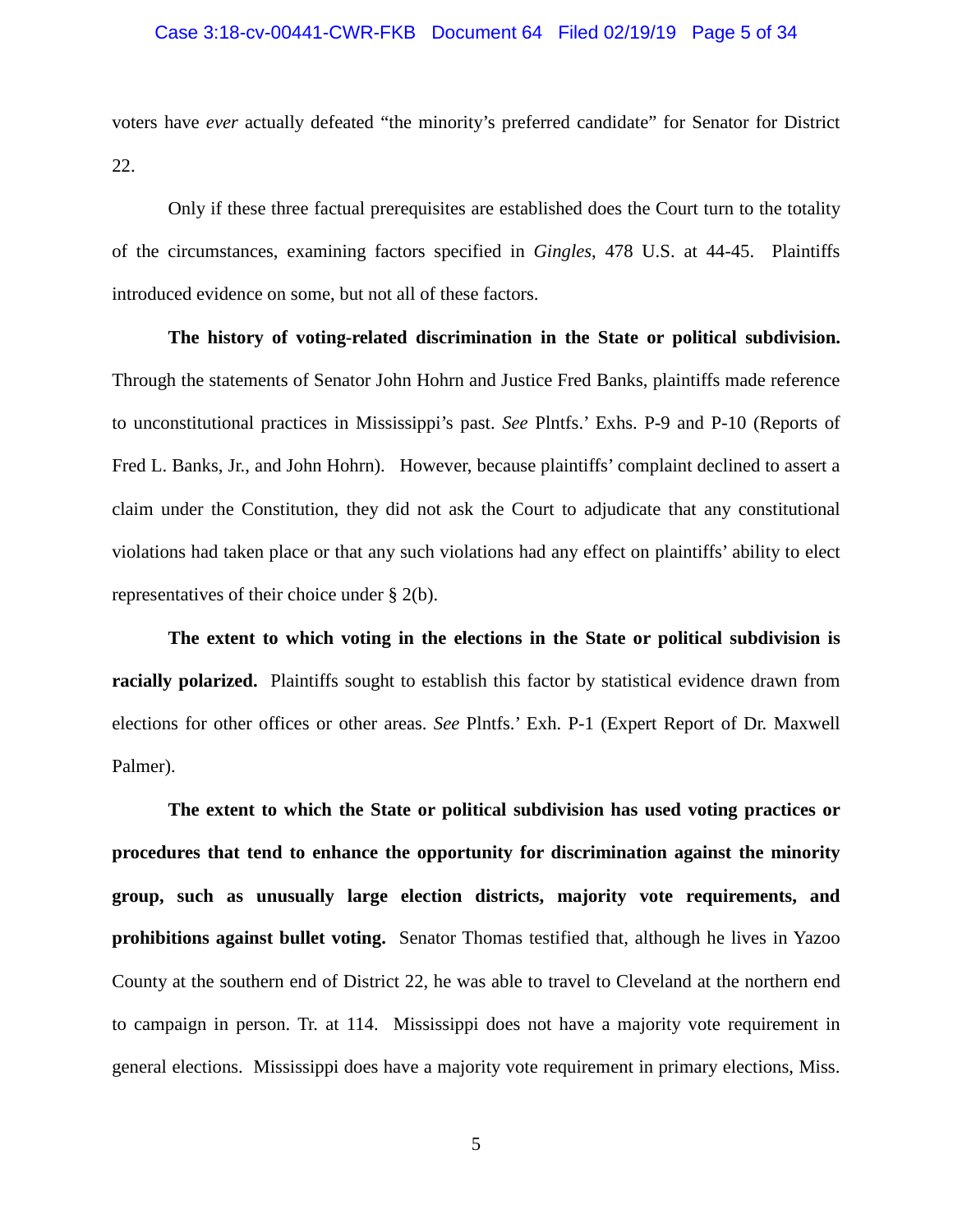#### Case 3:18-cv-00441-CWR-FKB Document 64 Filed 02/19/19 Page 6 of 34

Code Ann. § 23-15-305, which enables the black majority in District 22 to cohere around a consensus candidate, rather than allowing an unfavored candidate to win with a minority in a fractured field. Bullet voting does not apply to the election of a single Senator. The Court found this factor to be irrelevant. [Dkt. # 61 at 27].

**The exclusion of members of the minority group from candidates slating processes.** Because there is no candidate slating process in District 22, the Court also found this factor to be irrelevant. [Dkt. # 61 at 27].

**The extent to which minority group members bear the effects of past discrimination in areas such as education, employment, and health, which hinder their ability to participate effectively in the political process.** Although plaintiffs introduced proof that blacks in District 22 trail whites in socioeconomic categories, they offered no proof to connect that fact to past discrimination. *See* Plntfs.' Exh. P-1 (Expert Report of Dr. Maxwell Palmer). Nor did they prove that those socioeconomic circumstances hinder their ability to participate effectively in the political process. Plaintiffs' expert presented a statistical estimate that black turnout in the 2015 Senate election was 29.6% of the voting age population, while the white turnout was 36.9%. *See also* Plntfs.' Exh. P-1 at 7, ¶ 20 (Expert Report of Dr. Maxwell Palmer). However, the expert admitted that he had excluded from his analysis the precincts in Bolivar County in which voters had been assigned to the wrong districts, thereby affecting the accuracy of his estimates. Tr. at 76-77. Although Census Bureau statistics show that black turnout has exceeded white turnout in even-numbered election years since at least 2004, Defs.' Exh. D-14 at 3 (Supplemental Expert Report of Dr. Peter A. Morrison), the Court declared that black voters "are less likely to have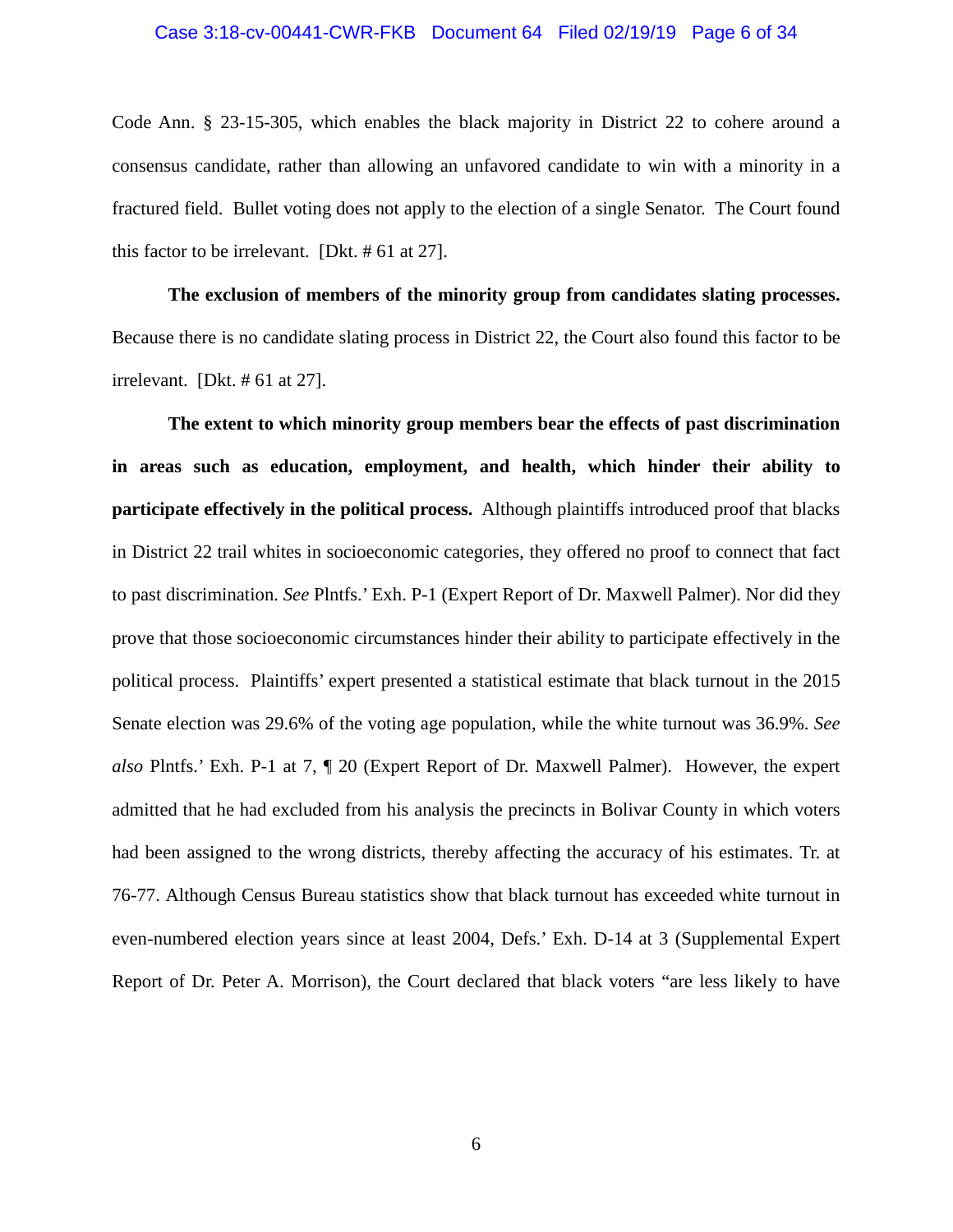#### Case 3:18-cv-00441-CWR-FKB Document 64 Filed 02/19/19 Page 7 of 34

transportation options that facilitate voter turnout in odd-year elections." [Dkt. # 61 at 28].**[3](#page-8-0)**

**The use of overt or subtle racial appeals in political campaigns.** Plaintiffs offered no evidence of the use of racial appeals anywhere in Mississippi since 2004. They offered no evidence of any use of racial appeals in an election in District 22.

**The extent to which members of the minority group have been elected to public office in the jurisdiction.** More blacks have been elected to public office in the jurisdiction of Mississippi that in any other state. Tr. at 235; *see also* Defs.' Exh. P-14 at 3, n.3 (Supplemental Expert Report of Dr. Peter A. Morrison). The voting age population of Mississippi in the 2010 census was 34.7% black, Defs.' Exh. 15 at 37, and 25% of Senators are black. Blacks are elected to local office throughout the area encompassed by District 22. *See* Defs.' Exh. P-14 (Supplemental Expert Report of Dr. Peter A. Morrison). The Court observed that a black candidate was not elected in the only election held in District 22. [Dkt. # 61 at 29].

Plaintiffs sought a finding of fact that the Madison County precincts in District 22 should be transferred to a district including much of Warren County because "the population in Madison and Warren counties [*sic*] wealthier than the counties of District 22." Plntfs.' Proposed Finding of Fact at 31, ¶ 101. "[A] State is free to recognize communities that have a particular racial makeup, provided its action is directed toward some common thread or relevant interest." *Theriot v. Parish of Jefferson*, 185 F.3d 477, 468 (5th Cir. 1999), quoting *Miller v. Johnson*, 515 U.S. 900, 920 (1995). No case, however, obliges the State to unite "communities of interest." *Theriot*, 185 F.3d at 486. In any event, when the District Court created a congressional district in the Delta, it included most of Madison County, including those parts now encompassed within District 22. *Jordan v. Winter*, 604 F. Supp. 807 (N.D. Miss.), *aff'd*, 469 U.S. 1002 (1984).

<span id="page-8-0"></span>**<sup>3</sup>** In fact, one of plaintiffs' lawyers has previously introduced evidence that black turnout was relatively higher in odd-numbered years compared to even-numbered years. *N.A.A.C.P. v. Fordice*, 252 F.3d 361, 368 n.1 (5th Cir. 2001).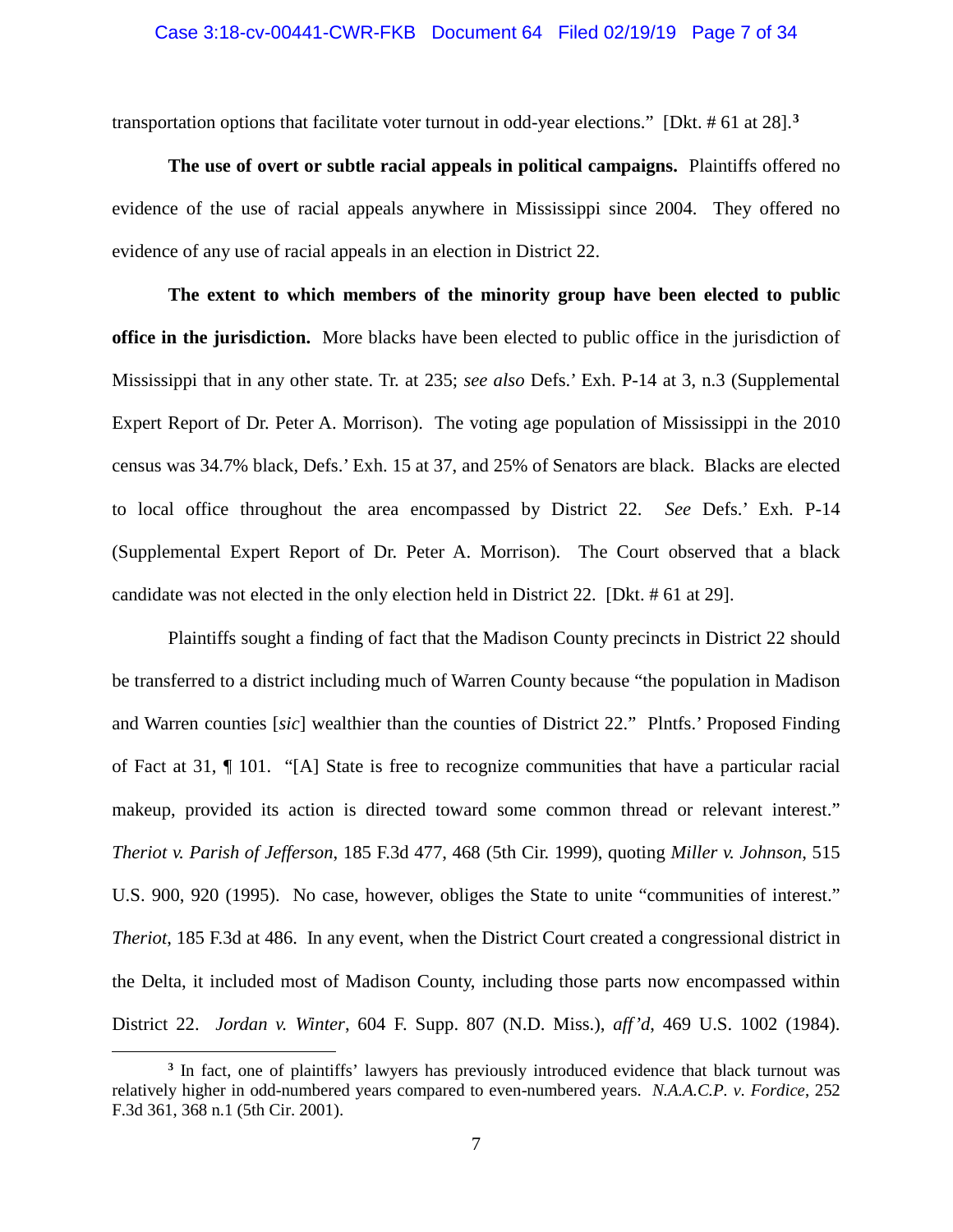# Case 3:18-cv-00441-CWR-FKB Document 64 Filed 02/19/19 Page 8 of 34

Senator Thomas testified that, when he represented Yazoo County in the Senate, his district also included parts of Madison County and Attala County. Tr. at 95. Although the Court found Madison County to be "suburban" [Dkt. # 61 at 5], all three plans credited the Court would unite those suburban precincts with parts of Vicksburg, which the Court expressly found to be part of the Delta. [Dkt. # 61 at 5, quoting *Jordan v. Winter*, 541 F. Supp. 1135, 1139 n.1 (N.D. Miss. 1982), *vacated*, 461 U.S. 921 (1983)].

#### **ARGUMENT**

# **I. THERE IS A STRONG LIKELIHOOD DEFENDANTS WILL SUCCEED ON THE MERITS OF THEIR APPEAL.**

This Court should have "little difficulty concluding the legal questions presented by this case are serious, both to the litigants involved and the public at large, and that a substantial question [will be] presented for [the Fifth Circuit] to resolve." *Bryant*, 773 F.3d at 57.

## **A. The Court erred as a matter of law by failing to convene a three-Judge Court under 28 U.S.C. § 2284(a).**

#### **1. Section 2284(a) is grammatically ambiguous.**

In response to defendants' demonstration that  $\S 2284(a)$  applies to an action "challenging" . . . the apportionment of any statewide legislative body," plaintiffs assert, "This proposed reading is illogical." [Dkt. # 50 at 2.] What they do not assert is that the reading is ungrammatical. As drafted by Congress, the verb "challenging" may be read as having two direct objects: "constitutionality" and the second use of the word "apportionment." Under that sentence structure, a three-Judge Court is required when any action challenges "the apportionment of any statewide legislative body." By contrast, a single Judge may preside unless "the constitutionality of the apportionment of congressional districts" is challenged.

While plaintiffs declare it "clear" and "obvious" that Congress meant no such thing [Dkt. # 50 at 6], they cannot pretend that Congress wrote no such thing. While all parties agree that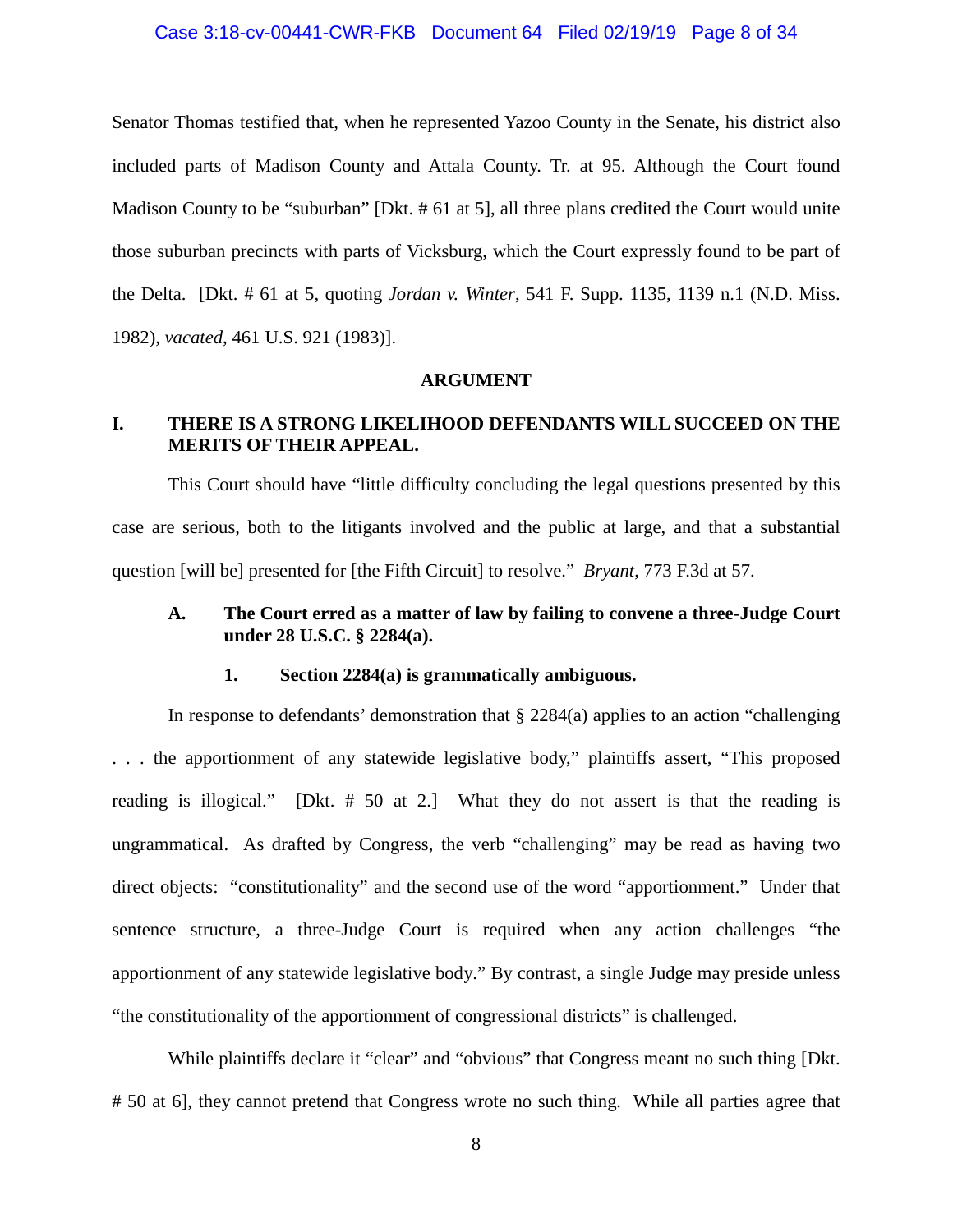#### Case 3:18-cv-00441-CWR-FKB Document 64 Filed 02/19/19 Page 9 of 34

statutory construction must begin with the statutory language, *Duncan v. Walker*, 533 U.S. 167, 172 (2001), it cannot end there where, as here, the language is ambiguous.

The Court's order purported to resolve the grammatical ambiguity by applying "the series qualifier canon of construction" [Dkt. # 51 at 3], described in Antonin Scalia & Bryan A. Garner, *Reading Law: The Interpretation of Legal Texts* 147 (2012). The Court said that "[t]he term 'the constitutionality of' modifies all of the phrases which follow it." [Dkt. # 51 at 3]. The defect in the Court's analysis is that "constitutionality" is not a modifier, but a noun, a direct object of the gerund "challenging." As the authors explain the canon, "a prepositive or postpositive modifier normally applies to the entire series." Scalia & Garner at 147. Every example given by the authors involves a modifier, not a noun. *Id*., at 147-51. The canon simply does not apply to § 2284(a).

Indeed, the Court's order properly acknowledges that its reading of the sentence renders the second use of "apportionment" superfluous. [Dkt. # 51 at 4]. The Court quotes the authors' warning that "a clever interpreter could create unforeseen meanings or legal effects from this stylistic mannerism." *Id*., at 177. Here, however, it is the Court's disregard of the surplusage canon that creates an unforeseen meaning. Neither plaintiffs nor the Court disputes that Congress in 1976 expected all challenges to "the apportionment of any statewide legislative body" to be adjudicated by a three-Judge Court. Here, the Court should have heeded the authors' warning that disregard of the second use of "apportionment" "should be regarded as the exception rather than the rule." *Id*., at 178. Applying the surplusage canon to give effect to the second use of "apportionment" compels the reading that a three-Judge Court should be convened to adjudicate any action "challenging . . . the apportionment of any statewide legislative body."

## **2. The legislative history shows that Congress intended three-Judge Courts to hear all challenges to the apportionment of state legislative**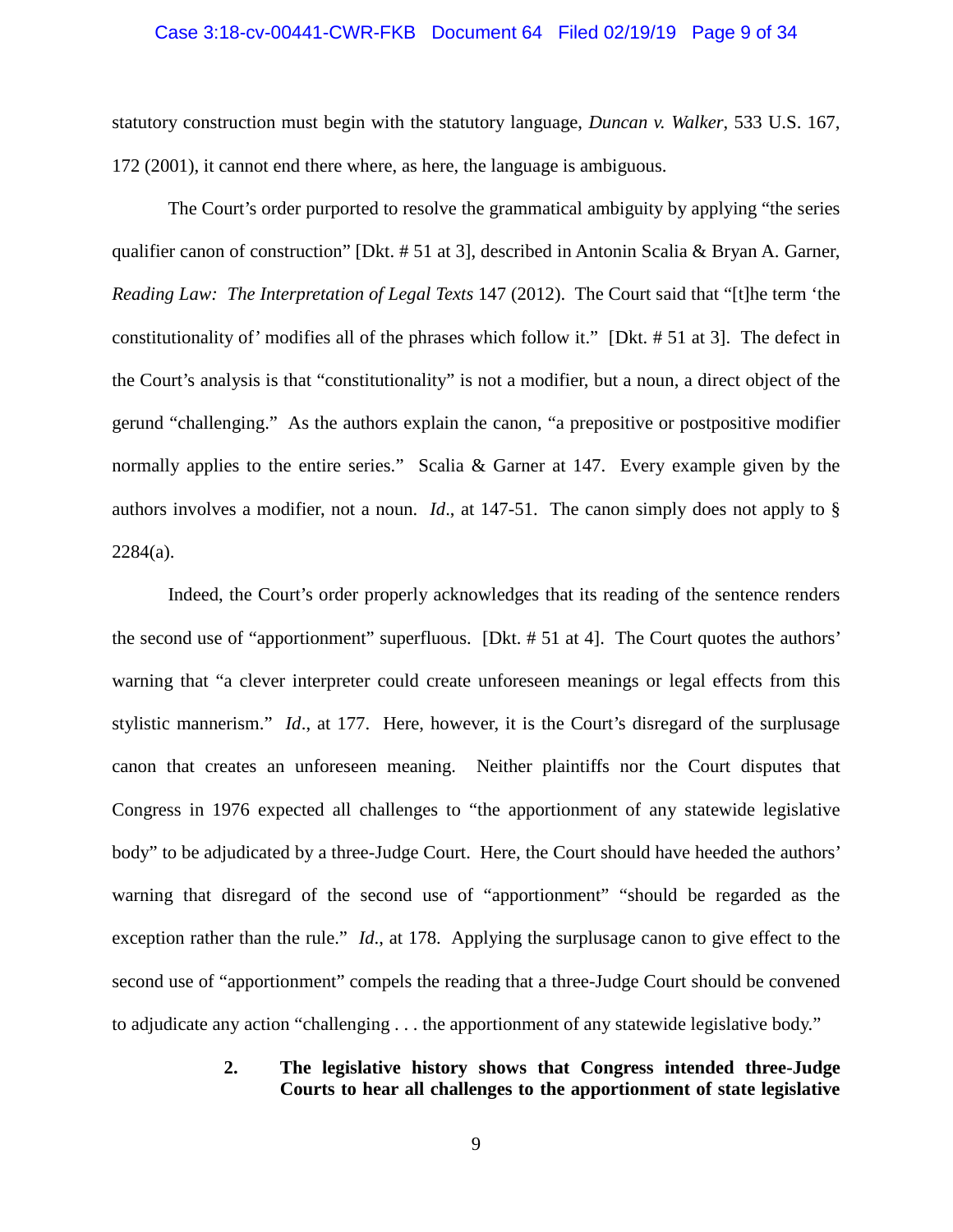## **bodies.**

Plaintiffs do not dispute that legislative history may be consulted where statutory language is ambiguous. *United States v. Kay*, 359 F.3d 738, 743 (5th Cir. 2004). They claim, however, that the legislative history proves too much, because it "would make any challenge to a congressional or state legislative apportionment subject to a three-Judge court." [Dkt. # 50 at 6- 7.] Whether or not that is the case, any legislative history concerning congressional redistricting cannot override the statutory language, because there is no grammatical way to separate the word "constitutionality" from the prepositional phrase "of the apportionment of congressional districts." Regarding congressional redistricting, then, there is no ambiguity to resolve.

The Court quite appropriately assumes that Congress, as a general rule, knows what is it doing and says what it means. However, canons of statutory construction would never have arisen if Congress always succeeded in that effort. Here, it is grammatically unassailable that "the apportionment of any statewide legislative body" can have two equally proper functions in the context of § 2284(a). This Court therefore cannot avoid an examination of the legislative history.

Plaintiffs do not deny that the legislative history, unlike the statutory language, is clear "[T]he Committee explained that 'three-judge courts would be retained . . . in any case involving congressional apportionment or the reapportionment of any statewide legislative body." [Dkt. # 50 at 7, quoting S. Rep. 94-204, 94th Cong. 2d Sess. 1976 at 1, 1976 U.S.C.C.A.N. 1988, 1975 WL 12516.] The report clearly stated what Congress meant, because Congress believed that every statutory method of challenging any apportionment, including those under the Voting Rights Act, likewise required three-Judge Courts.**[4](#page-11-0)** Congress turned out to be wrong about its

<span id="page-11-0"></span>**<sup>4</sup>** Indeed, the report explicitly listed "42 U.S.C. section . . . 1973(a)," S. Rep. 94-204 at 9, 1976 U.S.C.C.A.N. at 1996, which is now § 2(a). Similarly, when Congress amended § 2 in 1982, the Senate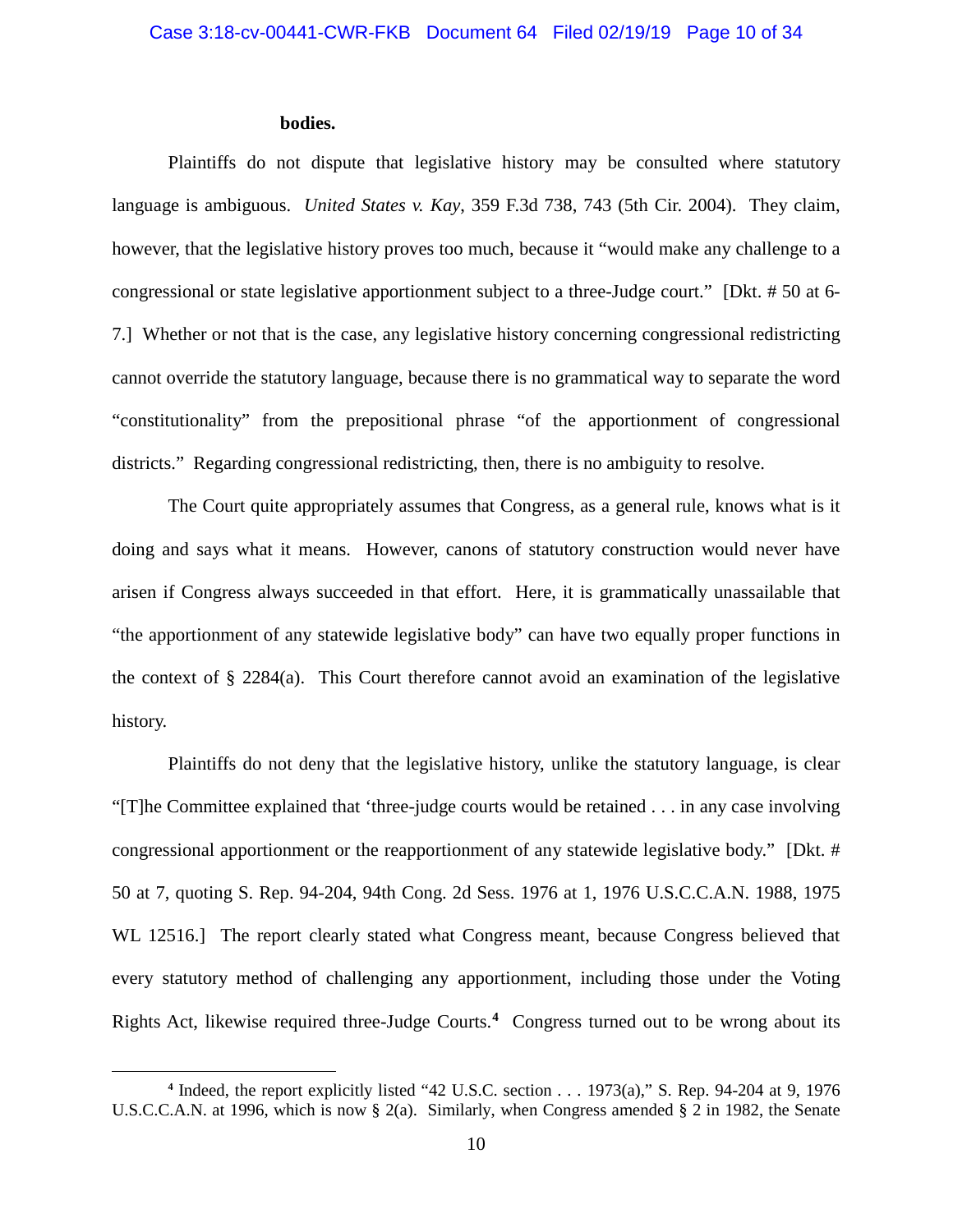### Case 3:18-cv-00441-CWR-FKB Document 64 Filed 02/19/19 Page 11 of 34

expectation of how § 2 would be enforced, but it nevertheless clearly expressed its intent that a three-Judge Court should be invoked in all challenges to the apportionment of state legislatures. The statute can be so read, and it should be so enforced.**[5](#page-12-0)**

## **3. Appellate authority supports the conclusion that constitutional claims are inextricably intertwined with § 2 claims.**

Because, until recently, complaints have regularly combined constitutional and statutory challenges to statewide legislative apportionments, there are no appellate cases squarely addressing the issue which plaintiffs have concocted here. However, in *Page v. Bartels*, 248 F.3d 175 (3d Cir. 2001), the Third Circuit considered the related question of whether a § 2 claim could be resolved by a single Judge, while reserving the constitutional claims for a three-Judge Court. Prior decisions had plainly recognized the power of a single Judge to resolve statutory claims without convening a three-Judge Court to hear constitutional claims. *Id*., at 188-89, citing *Hagans v. Lavine*, 415 U.S. 528 (1974). The Third Circuit, however, held that such a distinction could not be drawn between a § 2 challenge and a constitutional challenge. Reading the same legislative history available to this Court, the Third Circuit concluded "that Congress was concerned less with the *source* of the law on which an apportionment challenge was based than on the unique importance of apportionment cases generally." 248 F.3d at 190 (emphasis in original). The Court "conclude[d] that because statutory Voting Rights Act challenges to statewide legislative apportionment are generally inextricably intertwined with constitutional challenges to such apportionment, those claims should be considered an 'action' within the

Report "reiterate[d] the existence of the private right of action under Section 2," citing *Allen v. State Bd. of Elections*, 393 U.S. 544 (1969). S. Rep. 97-417, 97th Cong. 2d Sess. 1982 at 30, 1982 U.S.C.C.A.N. 177, 208, 1982 WL 25033. *Allen*, of course, requires the convening of a three-Judge Court.

<span id="page-12-0"></span>**<sup>5</sup>** The failure properly to enforce § 2284(a) has led to reversal by both the Supreme Court and the Fifth Circuit. *Shapiro v. McManus*, 136 S.Ct. 450 (2016); *League of United Latin American Citizens v. Texas*, 113 F.3d 53 (5th Cir. 1997).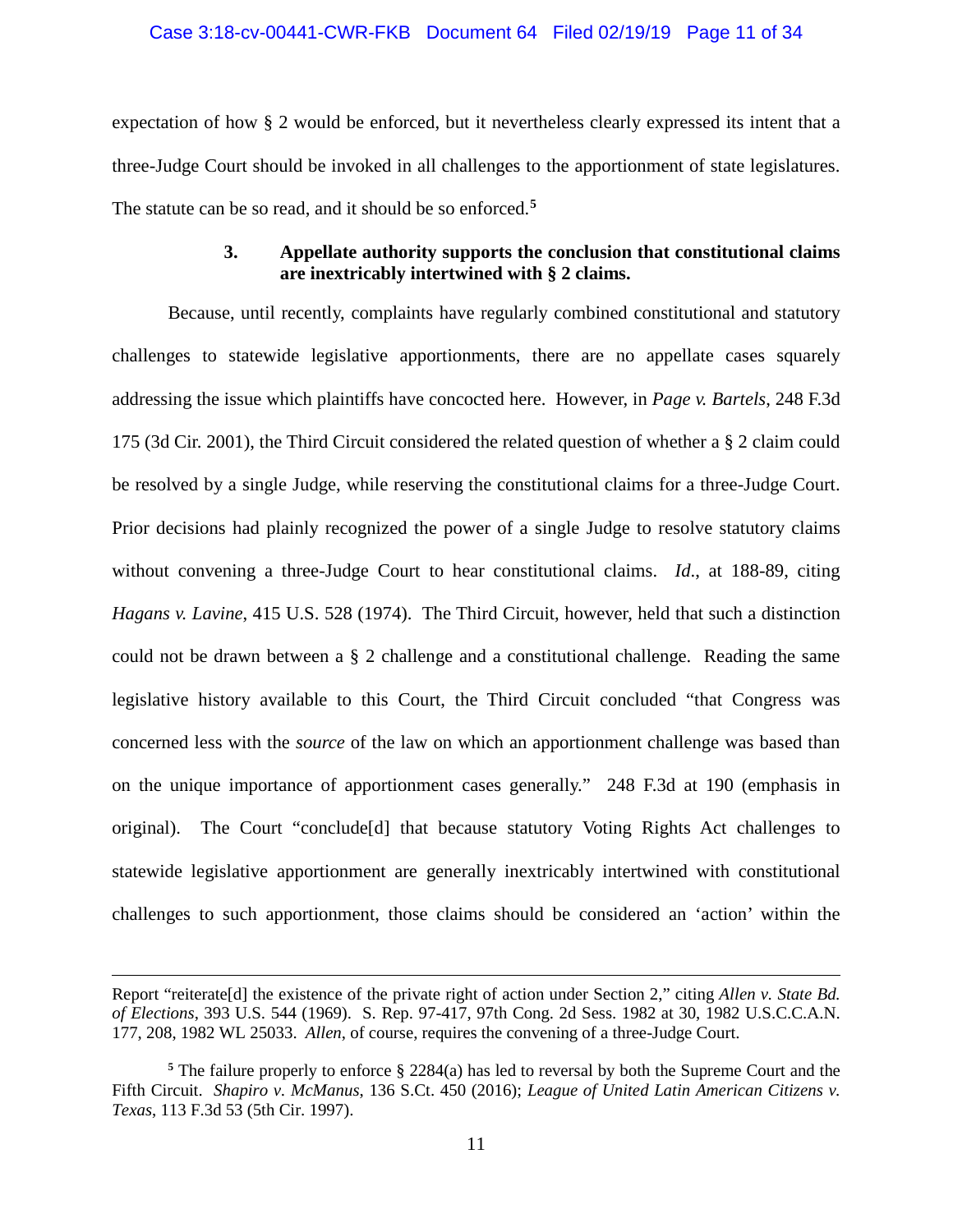meaning of § 2284(a)." *Id*.<sup>[6](#page-13-0)</sup>

 $\overline{a}$ 

The fact that the complaint omits any mention of the Constitution did not prevent the Court from admitting, over Defendants' objection, evidence of unconstitutional behavior in Mississippi's past. Unconstitutional discrimination is the very first factor listed by the Supreme Court in *Gingles*, 478 U.S. at 44.**[7](#page-13-1)** The failure to introduce evidence of unconstitutional behavior and to connect that behavior to the challenged practice would render any application of § 2 constitutionally suspect. The Fifth Circuit upheld the constitutionality of § 2 "as merely prescribing a potion to remove vestiges of the past official discrimination and to ward off such discrimination in the future." *Jones v. City of Lubbock*, 727 F.2d 364, 375 n.6 (5th Cir. 1984), quoting *Major v. Treen*, 574 F. Supp. 325, 347 (E.D. La. 1983).

While *Page* did not address a complaint which sought to extricate § 2 from its connection to the Constitution, plaintiffs' inability to prove their case without evidence of unconstitutionality underscores the Third Circuit's wisdom. Artful pleadings should not be allowed to deprive the Legislature of the respect for its apportionment statute which Congress plainly intended to afford it in 1976.

<span id="page-13-0"></span>**<sup>6</sup>** *Page* had not yet been decided when the Sixth Circuit decided *Rural West Tenn. African-American Affairs Council v. Sundquist*, 209 F. 3d 835 (6th Cir. 2000), so its reasoning was not available for consideration. In the Tennessee litigation, separate suits challenging the apportionment of the House and Senate had been combined for consideration by a three-Judge District Court. *Id*., at 237. The Supreme Court had twice considered direct appeals, finally affirming denial of relief on the apportionment of the Senate. After that defeat, plaintiffs amended their remaining complaint "to challenge the House Plan on the sole ground that it violated § 2 of the Voting Rights Act. Because the amended complaint contained no constitutional claims the three-judge court disbanded itself." *Id*., at 838. The Sixth Circuit opinion did not address the propriety of that decision, nor did it explain its decision to accept jurisdiction of the appeal. Whether or not that unexplained jurisdictional result is binding in the Sixth Circuit, the careful explanation by the Third Circuit in *Page* should be considered more persuasive here.

<span id="page-13-1"></span>**<sup>7</sup>** The Court's order distinguished a § 2 claim from a constitutional claim, relying on *League of United Latin American Citizens v. Perry*, 548 U.S. 399, 425, 442 (2006). [Dkt. # 51 at 2]. Nothing on the cited pages purports to relieve plaintiffs from the necessity of introducing evidence of unconstitutional discrimination in proving a § 2 claim.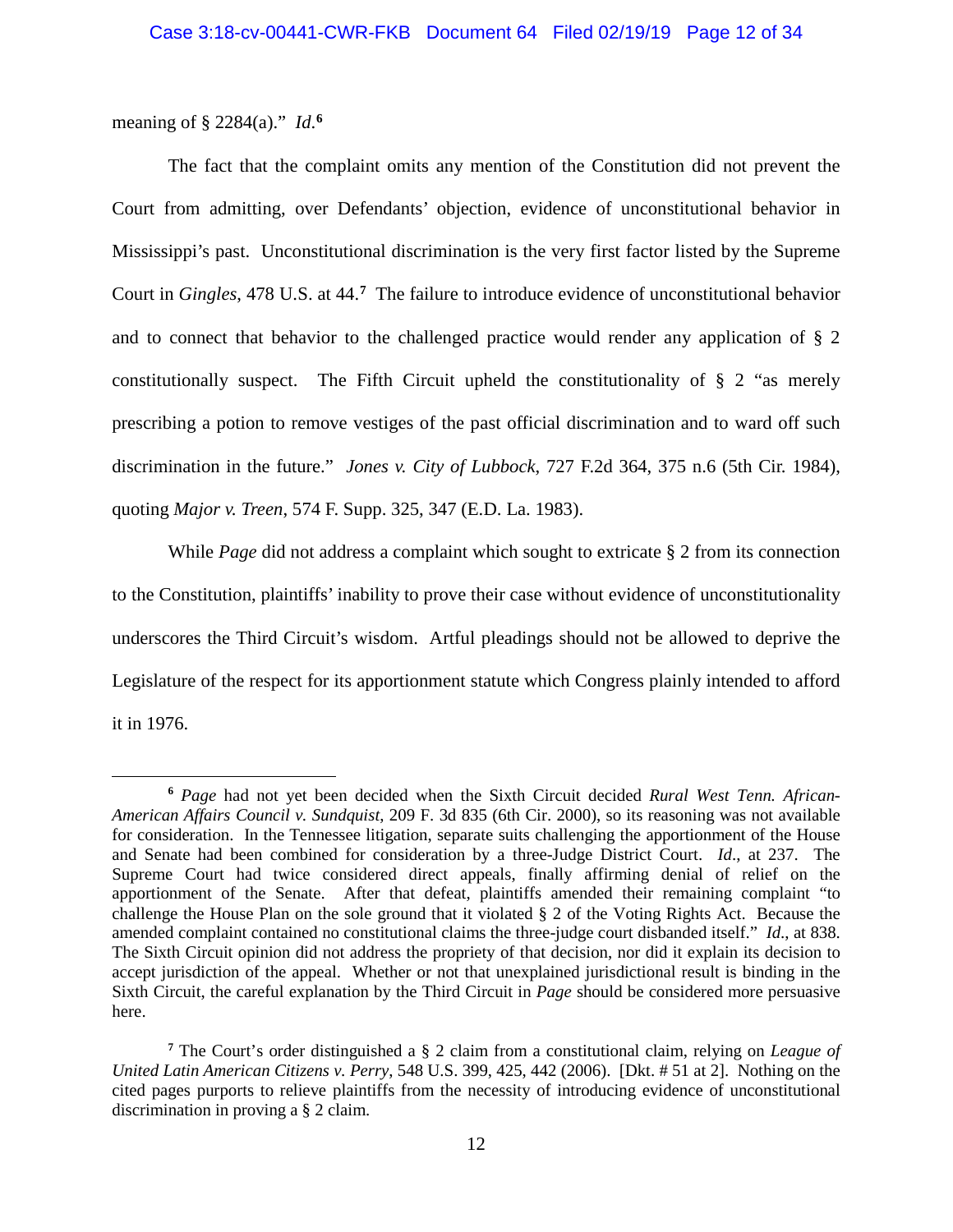## **B. The Court erred as a matter of law by finding that the State's drawing of District 22 violated § 2 of the Voting Rights Act.**

## **1. The results test of § 2 is not violated by a single legislative district with a majority BVAP.**

Section 2(a) of the Voting Rights Act prohibits the imposition by a State of any "standard, practice, or procedure" which bears certain characteristics. The standard, practice, or procedure of which plaintiffs complain here is the border of Senate District 22 as adopted in 2012 by J.R. No. 201. They claim that the border itself "results in a denial or abridgement of the right of any citizen of the United States to vote on account of race or color," within the meaning of  $\S 2(a)$ . To make the necessary showing, § 2(b) requires plaintiffs, who are black, to prove, "based on the totality of circumstances, . . . that the political processes leading to nomination or election in the state . . . are not equally open to participation by members of" the black race "in that its members have less opportunity than other members of the electorate to participate in the political process and to elect representatives of their choice."

Plaintiffs' claim that the border of District 22 grants blacks "less opportunity than other members of the electorate to participate in the political process and to elect representatives of their choice" is a little peculiar, since blacks made up a majority of the voting age population of the area now encompassed by District 22 when the census was taken in 2010. *See* Defs.' Exh. D-11 at 2-3 (2012 Long Report (TRP1 Plan)). As a matter of simple mathematics, it would seem that blacks have a greater opportunity than other residents of District 22 to elect a Senator of their choice. Plaintiffs nevertheless assert that a handful of other factors somehow reduce their opportunity below the level of equality, notwithstanding their unquestioned majority. They therefore seek to impose a different border for District 22 which they speculate will give them a better opportunity.

The Supreme Court of the United States in *Bartlett* rejected an invitation to permit courts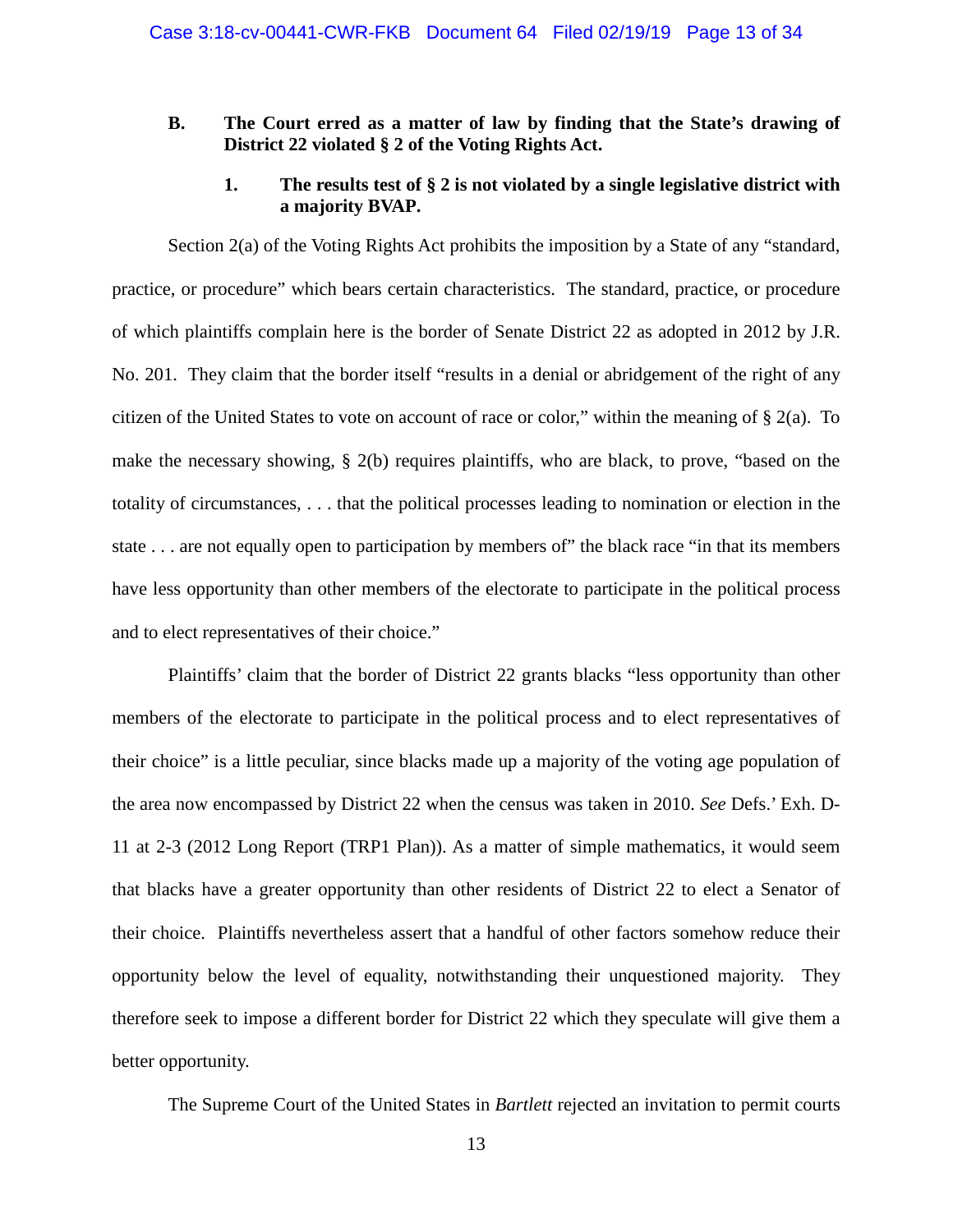#### Case 3:18-cv-00441-CWR-FKB Document 64 Filed 02/19/19 Page 14 of 34

to engage in speculation in the enforcement of § 2. Plaintiffs in this case argue that a majority may not be enough to guarantee equal opportunity; plaintiffs in *Bartlett* argued that less than a majority might be enough to guarantee equal opportunity. They contended that § 2 should be construed to allow them to prove the existence of a district in which "the minority population, at least potentially, is large enough to elect the candidate of its choice with help from voters who are members of the majority and who cross over to support the minority's preferred candidate." 556 U.S. at 13 (opinion of Kennedy, J.). The Court rejected this contention, holding that § 2 does not require the creation of a district in which a minority group is still a minority:

Nothing in § 2 grants special protection to a minority group's right to form political coalitions. "[M]inority voters are not immune from the obligation to pull, haul, and trade to find common political ground." [*Johnson v.*] *DeGrandy*, 512 U.S. [997], 1010 [(1994)].

*Bartlett*, 556 U.S. at 15 (opinion of Kennedy J.). The Court declined to require courts and legislatures "to scrutinize every factor that enters into districting to gauge its effect on crossover voting." *Id*., at 22.

Instead, applying and explaining the holding of *Gingles*, the Court set a simple numerical

standard for the evaluation of districts in a legislative apportionment to which § 2 might apply:

Do minorities make up more than 50 percent of the voting-age population in the relevant geographic area? That rule provides straightforward guidance to courts and to those officials charged with drawing district lines to comply with  $\S 2$ ... Where an election district could be drawn in which minority voters form a majority but such a district is not drawn, . . . then -- assuming the other *Gingles* factors are also satisfied -- denial of the opportunity to elect the candidate of choice is a present and discernable wrong that is not subject to the high degree of speculation and prediction attendant upon the analysis of crossover claims.

*Id.*, at 18-19 (opinion of Kennedy, J.) (citation omitted).

Here, the premise of *Gingles* is not satisfied, and the danger of speculation is as apparent

as it was in *Bartlett*. This is not a case in which "such a district is not drawn." *Id*., at 18. The

2012 Legislature actually drew "an election district . . . in which minority voters form a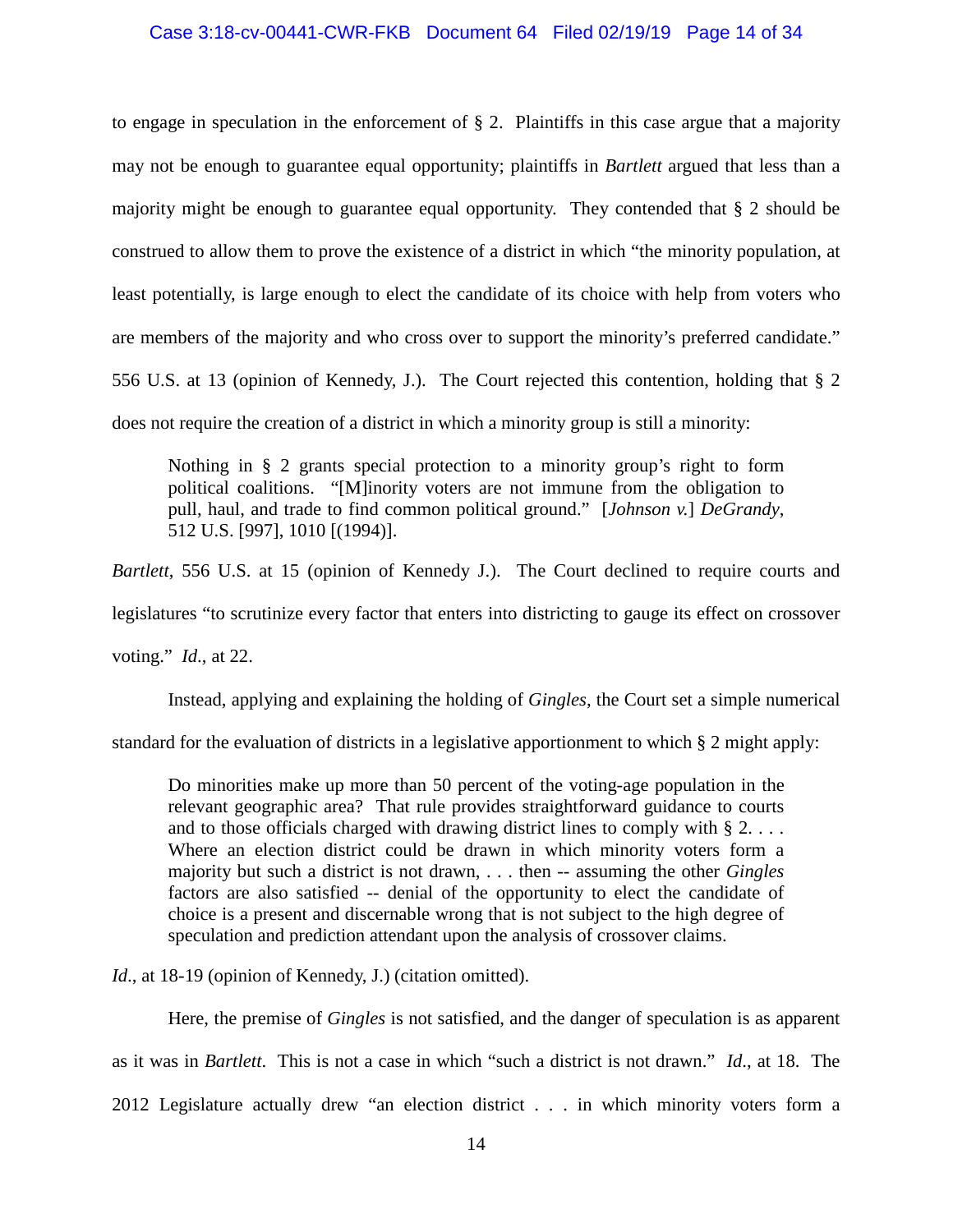majority." *Id*. *See* Defs.' Exh. D-11 at 2-3 (2012 Long Report (TRP1 Plan)). Plaintiffs claim that the nature of the border deprives the black majority of an equal opportunity to compete with the white minority, but their effort to blame the border instead of other factors relies on just the sort of speculation that *Bartlett* rejected in favor of "an objective, numerical test." 556 U.S. at 18.

Of course, the Supreme Court has recognized the right of minorities to contest the number of majority-minority districts drawn in the apportionment of any legislative body. As the Court has explained:

[I]n the context of a challenge to the drawing of district lines, "the first *Gingles* condition requires the possibility of creating more than the existing number of reasonably compact districts with a sufficiently large minority population to elect candidates of its choice." *DeGrandy*, *supra*, at 1008.

*LULAC v. Perry*, 548 U.S. at 430. Unless plaintiffs can show that a legislative body failed to draw as many districts as could properly be drawn, no relief is available under § 2. They cannot complain that a majority-minority district should have encompassed a different set of members of a minority group. "If the inclusion of the plaintiffs would necessitate the exclusion of others, then the State cannot be faulted for its choice." *Id*., at 429-30.

Here, plaintiffs have not challenged the total number of majority-minority districts created by J.R. No. 201, nor do they claim that an additional such district could have been created in the general vicinity of District 22. They simply argue that a different district should have been drawn which would give a different majority a better chance to win. If § 2 does not immunize a minority of black voters "from the obligation to pull, haul, and trade to find common political ground," *DeGrandy*, 512 U.S. at 1020, it certainly should not immunize a black majority from the need to do such hard political work within its own ranks.

Plaintiffs rely, in support of their suggestion that a black majority may be entitled to relief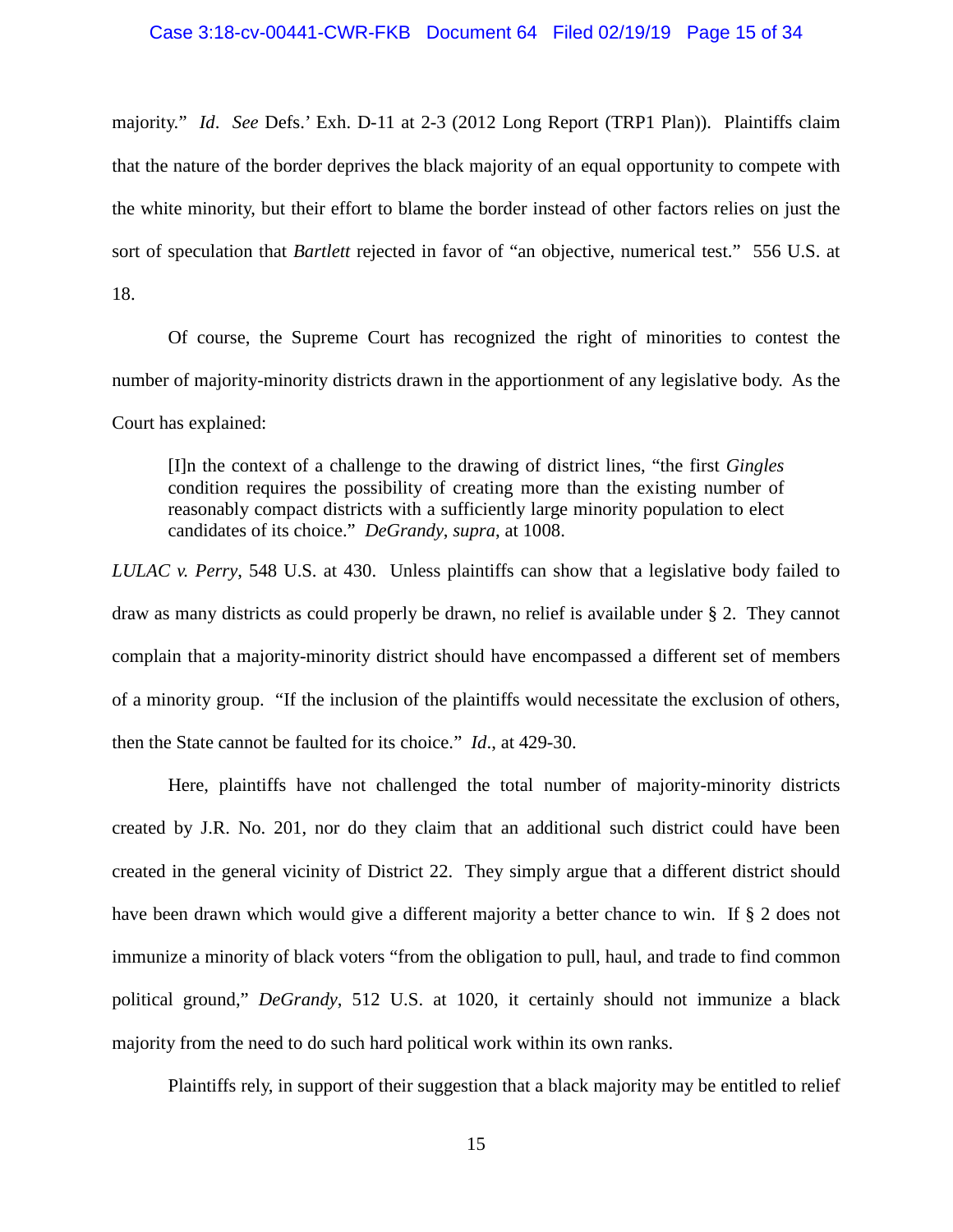#### Case 3:18-cv-00441-CWR-FKB Document 64 Filed 02/19/19 Page 16 of 34

under § 2 upon a single Fifth Circuit decision, *Monroe v. City of Woodville*, 819 F.2d 507 (5th Cir. 1987).**[8](#page-17-0)** In that case, however, the City confessed liability, and the Fifth Circuit ruled that the District Court should have attempted to fashion a remedy. When the District Court tried the case, it again denied relief, and this time the Fifth Circuit affirmed. *Monroe v. City of Woodville*, 881 F.2d 1327 (5th Cir. 1989). The Court acknowledged that Fifth Circuit cases from the time before the 1982 amendment to § 2 had held that at-large forms of government could be attacked even where blacks held a voting age majority. The Court, however, expressed skepticism about the permanent vitality of such a rule:

The caveat should be added that in *Zimmer* [*v. McKeithen*, 485 F.2d 1297, 5th Cir. 1973 (en banc), *aff'd sub nom. East Carroll Parish Sch. Bd. v. Marshall*, 424 U.S. 636 (1976)], at least, the black majority had recently been freed from literacy tests and impediments to voting registration. As *de jure* restrictions on the right to vote mercifully recede further into the historical past, we should expect it to be increasingly difficult to assemble a *Zimmer*-type voting rights case against an atlarge electoral district where a minority-majority population exists.

*Monroe*, 881 F.2d at 1333. Now, three decades later, the Fifth Circuit would expect to see evidence of discrimination and its still continuing effects, which plaintiffs have not offered, before extending those principles for the first time to single-member districts.**[9](#page-17-1)**

The practical implications of plaintiffs' contention are immense. Every decade, the

<span id="page-17-0"></span>**<sup>8</sup>** They also rely on a single decision of the Eighth Circuit. *Mo. State Congress of the NAACP v. Ferguson-Florissant Sch. Dist.*, 894 F.3d 924 (8th Cir. 2018). Like *Monroe*, that case did not involve a challenge to a single-member district within a larger districting plan. Both cases involved challenges to the election of governmental bodies on an at-large basis. No reported decision of any court appears to have reached a similar result regarding a single-member district.

<span id="page-17-1"></span>**<sup>9</sup>** The Court's opinion read the first *Monroe* decision as having been designed to "prohibit[] entrenched political powers from drawing a series of extremely marginal majority-minority districts with the expectation that the majority-minority group will be unable to turn out in numbers sufficient to ever elect a candidate of their choice." [Dkt. # 61 at 31 n.80]. To the contrary, the problem in *Monroe* was that there was no districting at all in an at-large form of government. These plaintiffs have not alleged any discriminatory intent, nor have they introduced evidence of any such "series" of deceptive redistrictings at any point in Mississippi's past. The days when "entrenched political powers" in Mississippi could be lawfully presumed to be malicious under the Voting Rights Act ended with *Shelby County v. Holder*, 570 U.S. 529 (2013).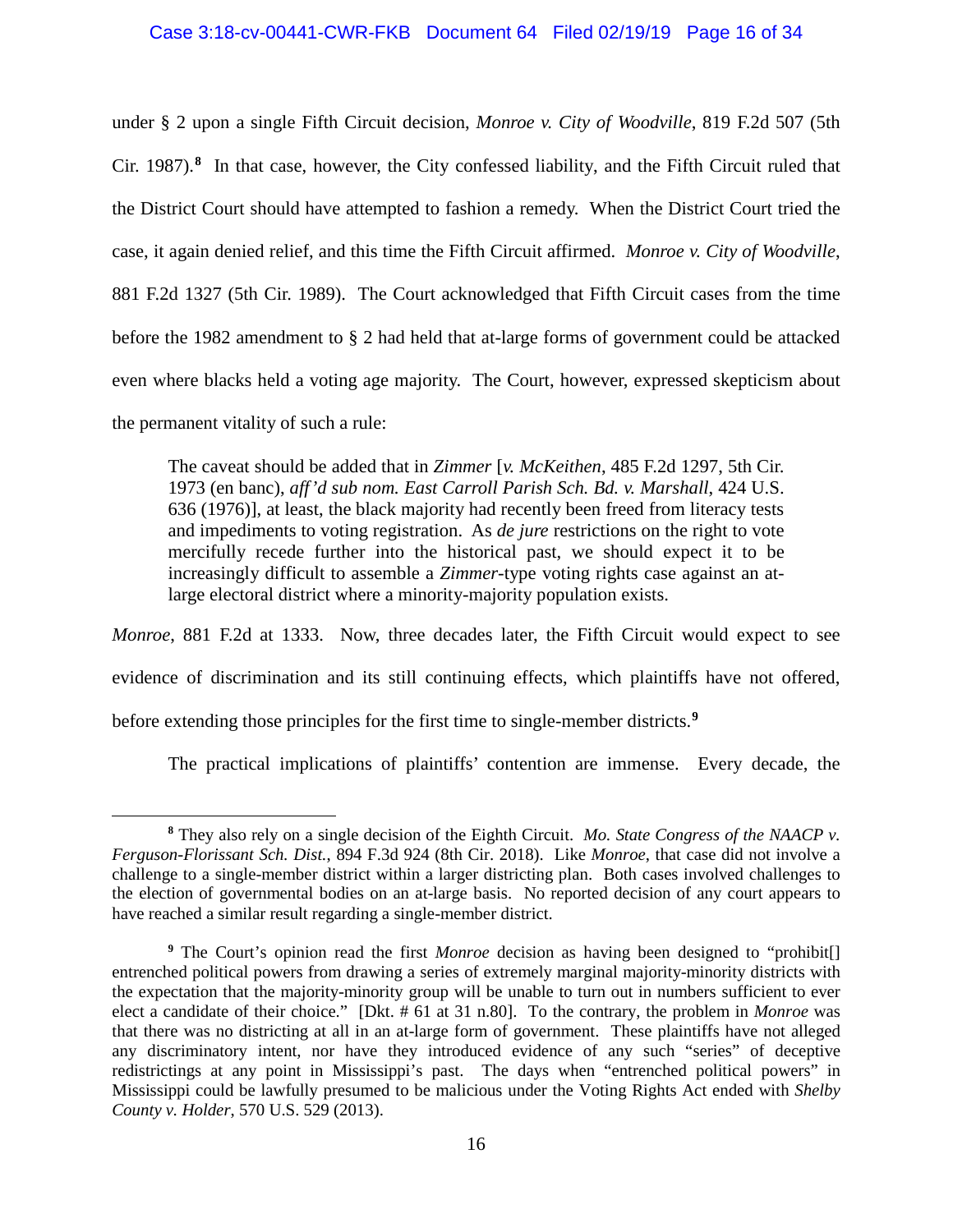#### Case 3:18-cv-00441-CWR-FKB Document 64 Filed 02/19/19 Page 17 of 34

Mississippi Legislature must redistrict the 52 Senators and the 122 Representatives. Plaintiffs can always offer to prove, as these plaintiffs do not, that any aspect of any district was created in violation of the intent test of § 2 and the Fourteenth and Fifteenth Amendments. *LULAC* permits a challenge under the results test of § 2 if plaintiffs can show that either chamber failed to create the maximum number of majority-minority districts meeting the requirements of *Gingles*. However, plaintiffs claim that, even where there is no evidence of discriminatory intent and no possibility of creating an additional district, the details of every single majority-minority district can require a trial in federal court. In 2012, the Legislature created 15 majority-minority Senate districts. Defs.' Exh. D-11 at 2-3 (2012 Long Report (TRP1 Plan)); Defs.' Exh. D-5 (J.R. No. 201 (2012 Senate Plan)). Plaintiffs claim that every one of them could be subject to suit, and, of course, the same would be true of every majority-minority supervisor district or city council district.

The Supreme Court has never authorized such an inquiry into the details of legislative redistricting. The Fifth Circuit has never authorized such an inquiry. Plaintiffs have not cited any case from any court where it has been held that a majority-minority district violated § 2 because other borders might have been more favorable to the electoral success of black voters and candidates.**[10](#page-18-0)** Nothing in the language of § 2 or any precedent suggests that such a rule should now be established.

# **2. The results test of § 2 is not violated unless participation in the political process is depressed among black citizens.**

While *Gingles* erects three prerequisites to the consideration of a claim under the results test the question for determination by the Court, under § 2(b), is whether black citizens "have

<span id="page-18-0"></span>**<sup>10</sup>** Although not controlling here, an identical claim was rejected in *Jeffers v. Beebe*, 895 F. Supp. 2d 920, 932 (E.D. Ark. 2012).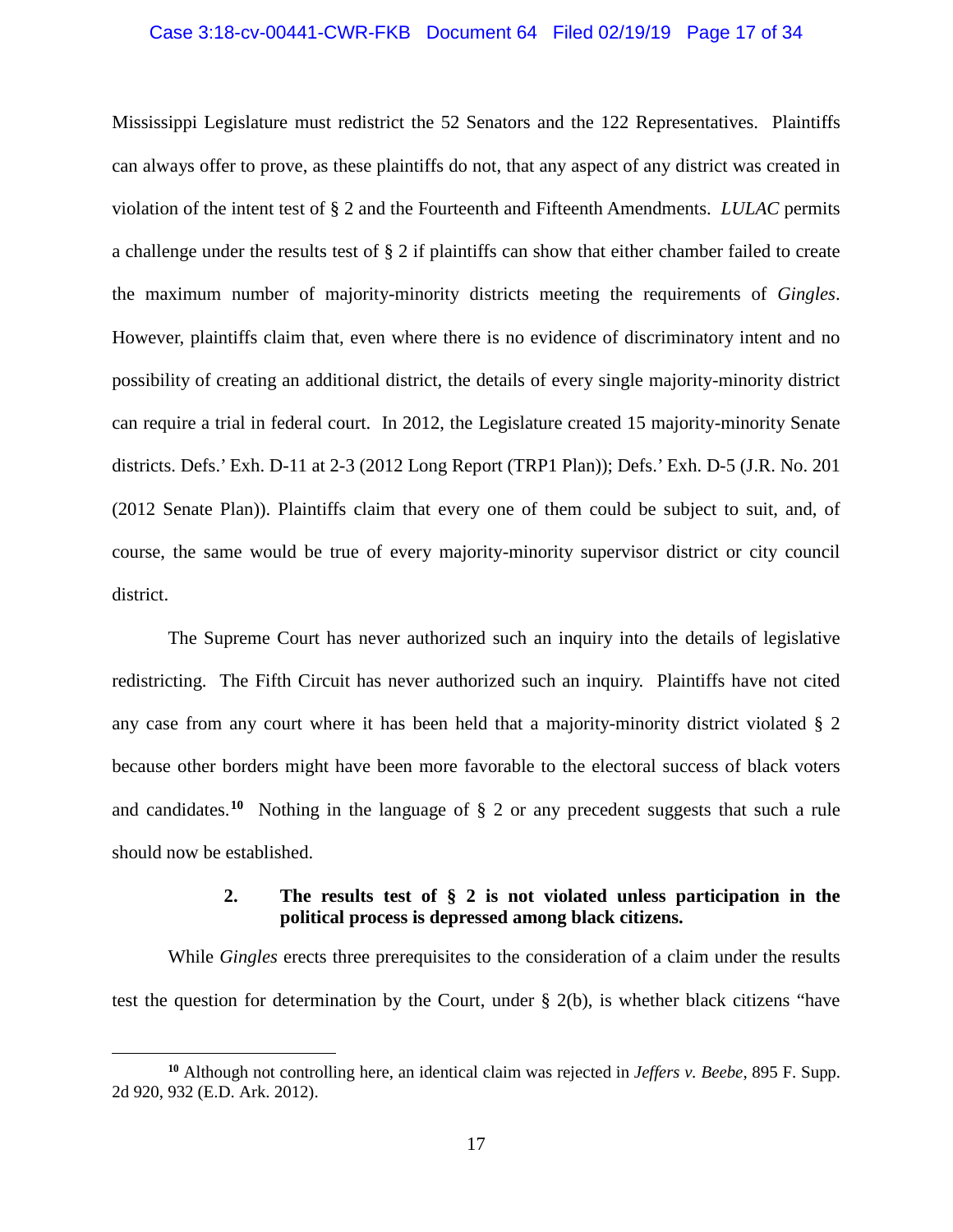#### Case 3:18-cv-00441-CWR-FKB Document 64 Filed 02/19/19 Page 18 of 34

less opportunity than other members of the electorate to participate in the political process and to elect representatives of their choice." The Fifth Circuit has made plain that lesser opportunity may not be presumed; it must be proven. In order to prevail, plaintiffs "bore the burden to demonstrate that the African-American citizens of Mississippi 'do not in fact participate to the same extent as other citizens."" *N.A.A.C.P. v. Fordice*, 252 F.3d at 368, quoting *LULAC v. Clements*, 999 F.2d at 866.

To the contrary, the uncontradicted evidence in this record shows that "African-Americans in Mississippi" participate in the political process to a greater extent than white Mississippians. Official figures maintained by the United States Census Bureau show that the percentage of eligible blacks registered to vote in Mississippi has equaled or exceeded that of whites ever since 2004. Defs.' Exh. D-14 at 3 (Table 1) (Supplemental Expert Report of Dr. Peter A. Morrison). The same statistics show that blacks have turned out to vote at a higher rate than whites in every even-numbered year between 2004 and 2016.**[11](#page-19-0)** *Id.* On the basis of this and other evidence, defendants' expert, Dr. Peter A. Morrison, opined that "the data show that existing socioeconomic differences no longer diminish AAs' participation in the political process as they did in the past." *Id.*, at 3, ¶ 10. **[12](#page-19-1)**

At least the first several years of this data would have been available to the Legislature when it adopted J.R. No. 201 in 2012. The Legislature would have been fully justified in

<span id="page-19-0"></span>**<sup>11</sup>** There is nothing aberrational about these statistics. One of plaintiffs' own lawyers introduced expert evidence two decades ago that "in recent years Mississippi's African-American and white citizens have maintained virtual parity in voter turnout." *N.A.A.C.P. v. Fordice*, 252 F.3d at 368 (footnote omitted).

<span id="page-19-1"></span>**<sup>12</sup>** Plaintiffs offered no statistics to contradict those prepared by the Census Bureau, but observed that the Bureau itself acknowledges that individuals tend to report a somewhat higher level of political participation than is actually the case. *See* Tr. at 65. However, because the Bureau has never suggested that blacks are more likely to over-report their participation than whites, the conclusion that black participation is greater than white participation remains sound.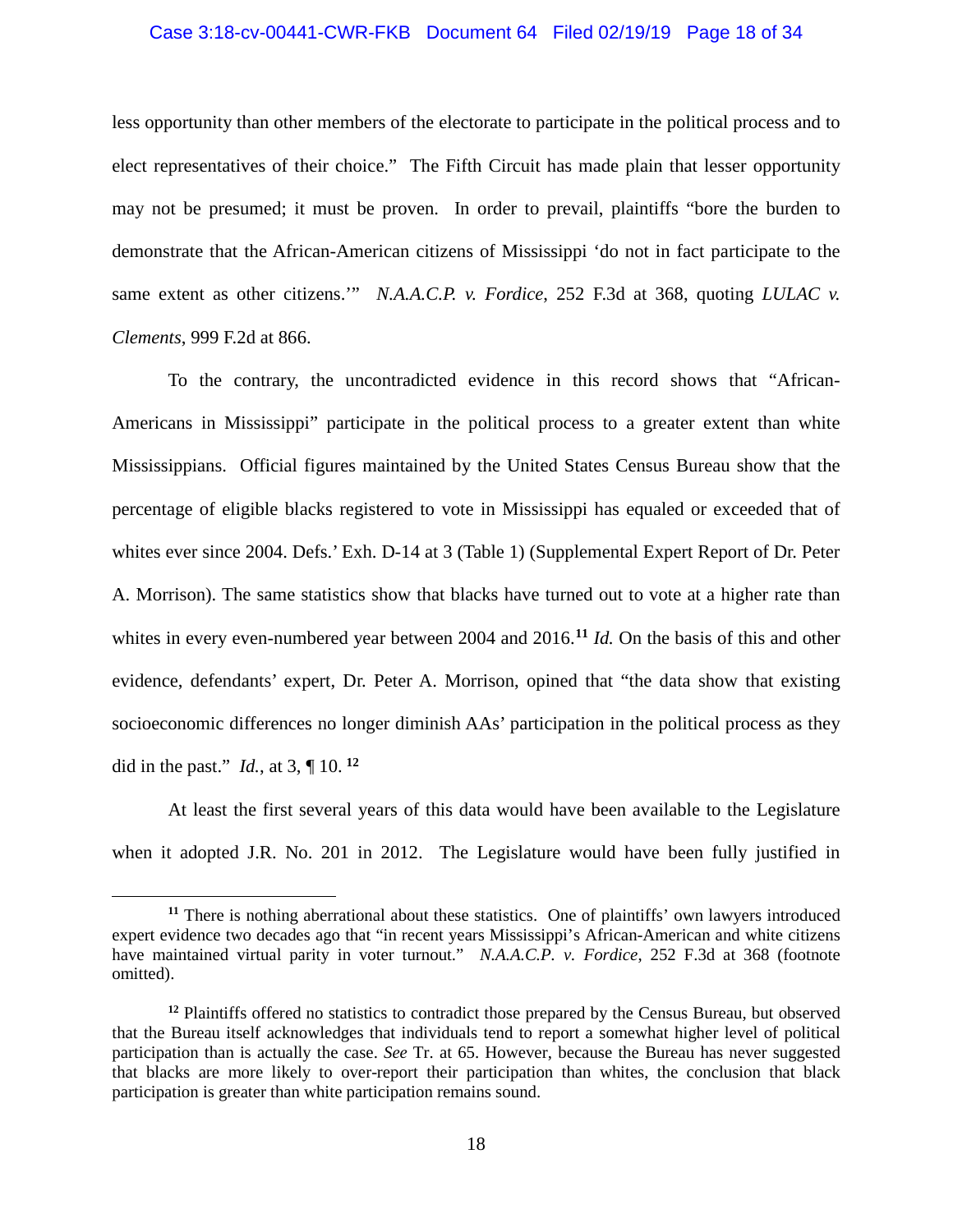# Case 3:18-cv-00441-CWR-FKB Document 64 Filed 02/19/19 Page 19 of 34

believing that blacks would comprise a majority of the turnout in any district in which they held a majority of the black voting age population. Where black turnout exceeds white turnout in a black majority district, it is mathematically impossible to prove "that minority voters *in this case* failed to participate equally in the political processes." *LULAC v. Clements*, 999 F.2d at 867 (emphasis in original).

Plaintiffs, however, claim that black voters in District 22 have a lower rate of turnout than whites. That supposed lower rate of turnout is the indispensable foundation of their contention "that minority voters *in this case* failed to participate equally in the political process." *Id*. There are two problems with that argument, one legal and one factual.

Every decade, the Legislature must engage in multiple redistrictings on a statewide basis. In *N.A.A.C.P. v. Fordice*, which involved districts for the election of Supreme Court Justices, it was no accident that this Court required proof of the participation levels of "the African-American citizens of *Mississippi*." 252 F.3d at 368 (emphasis added). In that case, which involved only three districts, it might arguably have been possible to obtain reliable evidence of participation levels in the separate districts. That kind of knowledge is simply impossible to obtain at a district level when the Legislature is redrawing 52 Senate districts and 122 House districts. To deny the Legislature the right to rely on Census Bureau statistics means that any one of 174 districts can be challenged at any time on the basis of statistical estimates of which the Legislature could not have been aware at the time of enacting the statute.**[13](#page-20-0)** The law should bar the imposition of any such burden.

<span id="page-20-0"></span>**<sup>13</sup>** Litigants before the Supreme Court have disputed which Census Bureau statistics ought to be applied in redistricting. Plaintiffs sought to compel Texas to use "citizen-voting-age-population (CVAP) data from the Census Bureau's American Community Survey (ACS), an annual statistical sample of the U.S. population," but the Court found it "permissible for jurisdictions to measure equalization by the total population of the state and local legislative districts," as reported in the decennial census. *Evenwel v. Abbott*, 136 S. Ct. 1120, 1126-27 (2016). Plaintiffs cite no case in which legislators have been held unable to rely on Census Bureau figures on any subject.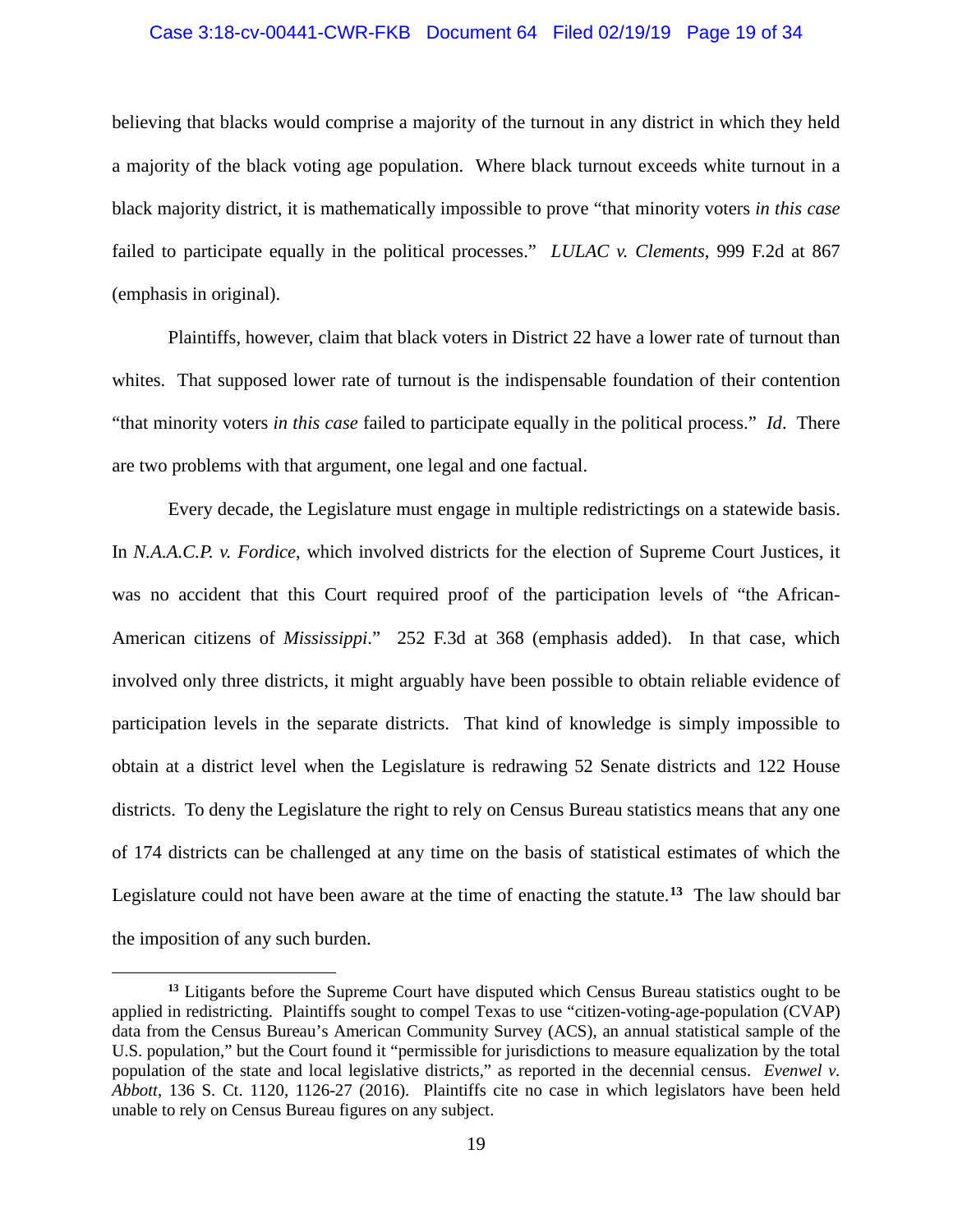#### Case 3:18-cv-00441-CWR-FKB Document 64 Filed 02/19/19 Page 20 of 34

Moreover, the statistical estimates offered by plaintiffs in this case are unreliable because no properly conducted election has ever been held in District 22. Plaintiffs' own evidence shows that the Bolivar County Election Commission misdirected over 2,162 votes cast in the City of Cleveland. Plntfs.' Exh. P-3 at 4 (Plntfs.' Explanation of Precinct Boundaries). In the Stringtown and West Central Cleveland precincts, 654 voters, who lived in other Senate districts, cast votes in District 22. *Id.* In Northwest Cleveland and West Cleveland, 1,508 voters who lived in District 22 had their votes diverted to other districts. *Id*. Because the official returns show that the incumbent Senator defeated plaintiff Joseph Thomas by 8,149 votes to 6,985 votes, it is impossible to determine from this record who should have actually won the only election ever held in District 22. [Dkt. # 52, § 8 at 6].

More importantly for the legal issues presented in this case, the mistakes in Bolivar County fatally undermine the statistical estimates of white and black turnout in that sole election. Plaintiffs' expert estimated that 29.6 % of the black voting age population participated in that general election, as compared to 36.9% of whites. Plntfs.' Exh. P-1 at 7, ¶ 20 (Expert Report of Dr. Maxwell Palmer). The exclusion of the Cleveland precincts, however, distorted both of those estimates, particularly with regard to white participation. Dr. Palmer testified that the population of the Cleveland portion of District 22 is predominantly white, but this Court can take judicial notice that Cleveland is the location of Delta State University, a predominantly white institution. *See* Tr. at 85-86. College students are counted as part of the voting age population in the census, but college students are notoriously unlikely to register and to vote.**[14](#page-21-0)** Had those non-voting white students been taken into consideration in plaintiffs' turnout estimates, the level of

<span id="page-21-0"></span>**<sup>14</sup>** Previous redistricting litigation in Mississippi has recognized that university students "are unlikely to vote." *Fairley v. City of Hattiesburg*, 122 F. Supp. 3d 553, 570 n.6 (S.D. Miss. 2015), *aff'd*, 662 Fed. Appx. 291 (5th Cir. 2016).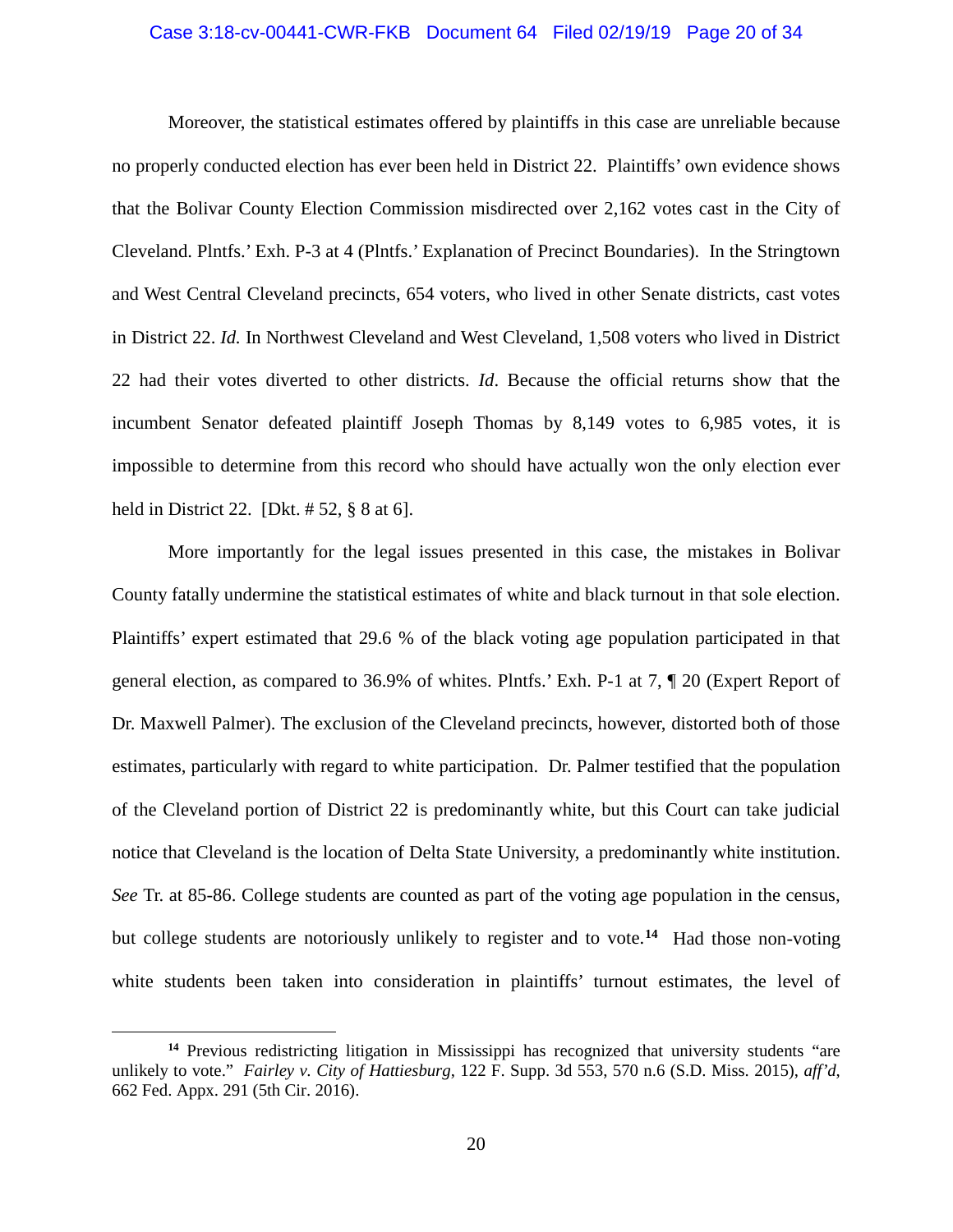#### Case 3:18-cv-00441-CWR-FKB Document 64 Filed 02/19/19 Page 21 of 34

estimated white participation throughout District 22 would necessarily have fallen.

The Court described the 2003, 2007, and 2015 Senate elections as "the 'endogenous' elections most relevant to this case" [Dkt. # 61 at 2], but the 2003 and 2007 elections were held under different District 22 boundaries, and it is undisputed that the 2015 election featured a "significant election administration error" in Bolivar County. Tr. 80:11-12. Endogenous elections "refers to elections for the particular office and district that is at issue." *Cano v. Davis*, 211 F. Supp. 2d 1208, 1235 (C.D. Cal. 2002), *aff'd*, 537 U.S. 1100 (2003). Here, the vote totals from the only endogenous election involving the challenged districting boundaries *excluded* votes from two District 22 precincts and *included* votes from two non-District 22 precincts. Tr. at 75:22-78:11. This four-precinct error, which simultaneously resulted in an overvote and undervote in Bolivar County, caused Dr. Palmer to exclude 10% of the actual vote totals from his analysis. Tr. 79:9-14. The Fifth Circuit has reversed earlier cases granting relief on a stronger record. *Rangel v. Morales*, 8 F.3d 242, 246 (5th Cir. 1993) ("evidence of one or two elections may not give a complete picture as to voting patterns within the district generally.") There, the Fifth Circuit reversed the District Court's decision finding legally significant white bloc voting based on a single contest.**[15](#page-22-0)**

Dr. Palmer's analysis hinges on his ability to estimate racial turnout on the precinct level, but he admittedly was unable to "estimate turnout as a share of registered voters by race."

<span id="page-22-0"></span>**<sup>15</sup>** *Rangel* was followed in *Hall v. Louisiana*, 108 F. Supp. 3d 419 (M.D. La. 2015). "[P]laintiffs here expected the Court to rely on the results of only a single election cycle to support a finding of vote dilution while ignoring other relevant election data, whereas controlling legal authority, binding on this Court, restricts this Court from doing so." *Id*., at 422. Plaintiffs here attempt to rely on 2015 returns for statewide elections within the borders of District 22, but *Hall* rejected a similar effort. "Although neither the parties nor this Court have identified an instance in which a majority of the U.S. Supreme Court has held that a district court's reliance on multiple contests from a single election is per se insufficient to show a pattern of vote dilution, this Court is bound by the general principle set forth in *Gingles* that the 'loss of political power through vote dilution is distinct from the mere inability to win a particular election.' *Gingles*, 478 U.S. at 57." 108 F. Supp. 3d at 135.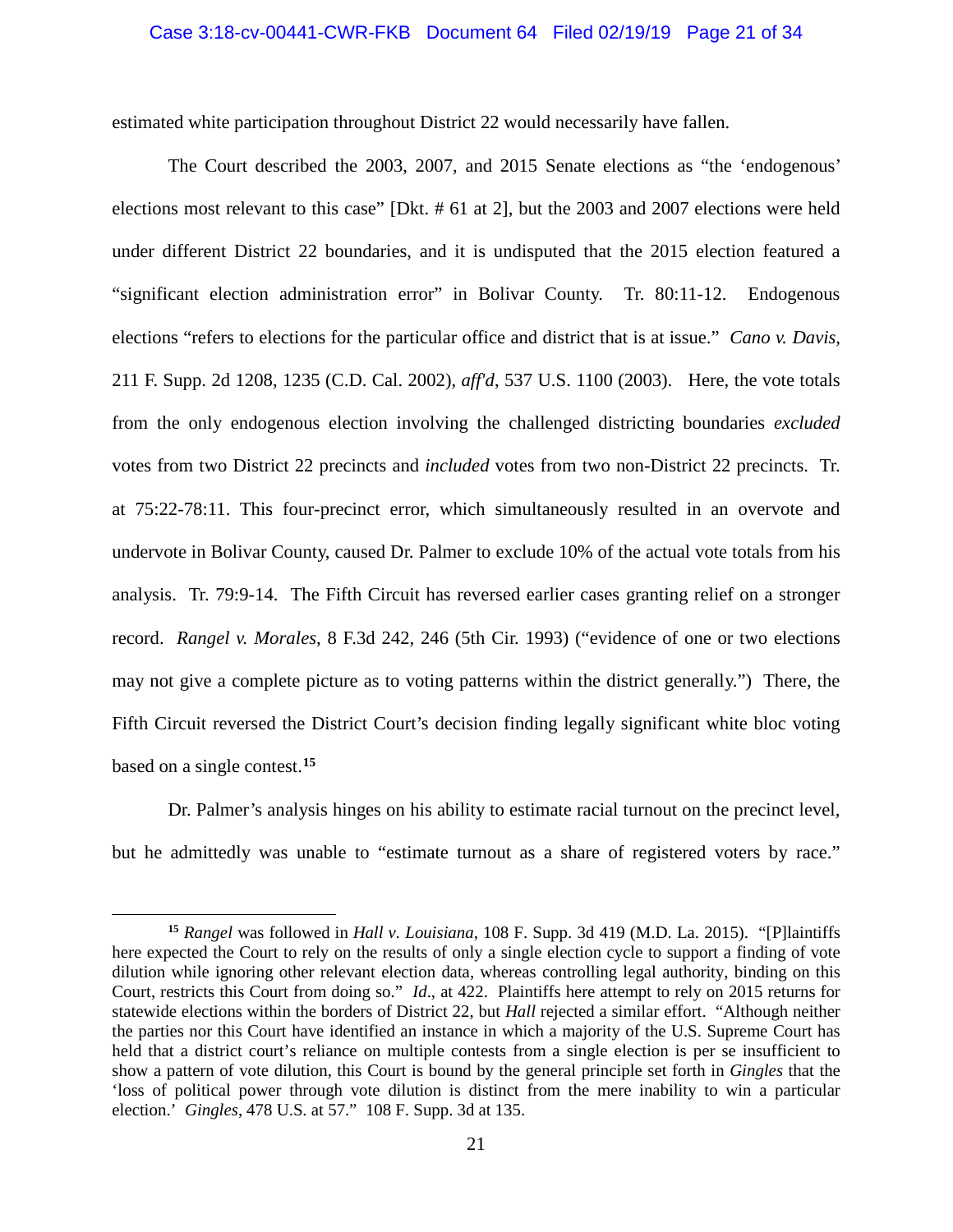#### Case 3:18-cv-00441-CWR-FKB Document 64 Filed 02/19/19 Page 22 of 34

Plntfs.' Exh. P-1 (Expert Report of Dr. Maxwell Palmer). Instead, he estimated the share of voting age population of the turnout and applied that to the estimated racial profile of the precinct. The Court erred in giving more weight to Dr. Palmer's process of compounding racial assumptions to estimate voter turnout by race over the Census's Voting and Registration data relied on by Dr. Morrison. The Voting and Registration tables maintained by the Census are the result of direct reporting from the actual voters and are authoritative in evaluating Black voter registration and turnout in the Southern states, including Mississippi. *See Shelby Cty.*, 570 U.S. at 535 (finding under the Census Bureau's Voting and Registration data that "African–American voter turnout has come to exceed white voter turnout in five of the six States originally covered by  $\S$  5").

Of course, plaintiffs themselves discussed possible impediments to black participation, but their own testimony showed those impediments not to be insurmountable. Plaintiff Melvin Lawson observed that blacks are less likely than whites to have their own means of transportation, but he confirmed that he and other politically active individuals drive voters to the polls on election day. Tr. at 125; 134. Whatever impediments may still exist, plaintiffs have failed to prove that they resulted in a depressed level of black participation, either in District 22 or in Mississippi as a whole.

In this black majority district, the evidence fails to show that black participation is in any way depressed. Absent such proof, *LULAC v. Clements* and *N.A.A.C.P. v. Fordice* declare that the results test of § 2 cannot be satisfied.

## **3. Any expansion of the scope of § 2 must be considered in light of the canon of constitutional avoidance.**

Over the years since 1982, the Supreme Court has often been asked to consider the contours of the results test of § 2 as applied to different circumstances. Plaintiffs here seek to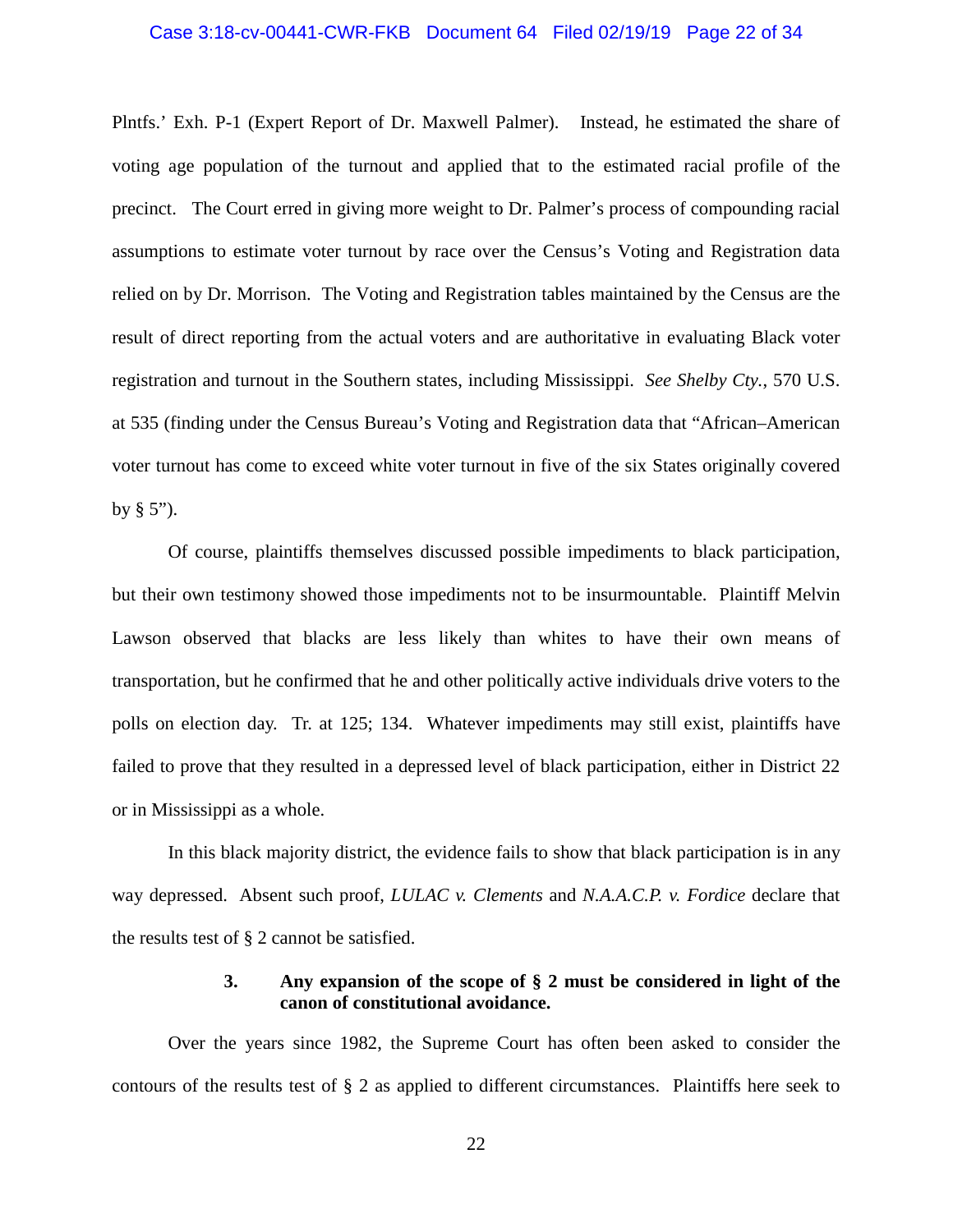# Case 3:18-cv-00441-CWR-FKB Document 64 Filed 02/19/19 Page 23 of 34

take a road not previously taken by altering the border of a single-member legislative district to enlarge a majority-minority voting age population that already exists. When asked to resolve doubtful expansions of the reach of § 2, the Supreme Court has previously "resolve[d] that doubt by avoiding serious constitutional concerns under the Equal Protection Clause." *Bartlett*, 556 U.S. at 21 (opinion of Kennedy, J.).

The Supreme Court does not appear ever to have addressed the constitutionality of any application of § 2 in any circumstances. Plaintiffs, however, assert that the Fifth Circuit has approved the constitutionality of § 2 as applied in all circumstances in *Jones v. City of Lubbock*. *Jones* is not so broad.<sup>[16](#page-24-0)</sup> As plaintiffs here acknowledge, the City argued that § 2 preserved the intent standard [Dkt. # 50 at 8], and the Fifth Circuit simply held, "Assigning a non-intent standard to an enforcement measure does not pose a serious constitutional obstacle." 727 F.2d at 375.

Nothing can possibly be found in the language Congress adopted as § 2 to suggest that a single-member majority-minority district is in any way forbidden. No one has previously found in the legislative history or the case law any congressional authorization to strike down such a district "to remove vestiges of past official discrimination and to ward off such discrimination in the future." *Id*., at 375 n.6, quoting *Major*, 574 F. Supp. at 347.**[17](#page-24-1)** To accept such an expansion § 2 so as to alter the border of District 22 to add new voters about whom nothing is known but

<span id="page-24-0"></span><sup>&</sup>lt;sup>16</sup> If it were, it would have been peculiar for five Judges of the Fifth Circuit to apply the canon of constitutional avoidance to a new application of § 2 in *Veasey v. Abbott*, 830 F.3d 216, 314-17 (5th Cir. 2016) (*en banc*) (Jones, J., dissenting). The majority upheld the constitutionality of § 2 "as applied here." *Id.*, at 253 n.47. The Court did not suggest that all possible applications of § 2 would prove constitutional.

<span id="page-24-1"></span>**<sup>17</sup>** Indeed, the authors of the Senate Report defended the constitutionality of the new § 2 by declaring that it "would only invalidate those election laws where a court finds that discrimination, in fact, has been proved." S. Rep. 97-417 at 43, 1982 U.S.C.C.A.N. at 221. Here, plaintiffs disclaimed any effort to prove any sort of unconstitutional racial discrimination at any time so as to avoid convening a three-Judge Court.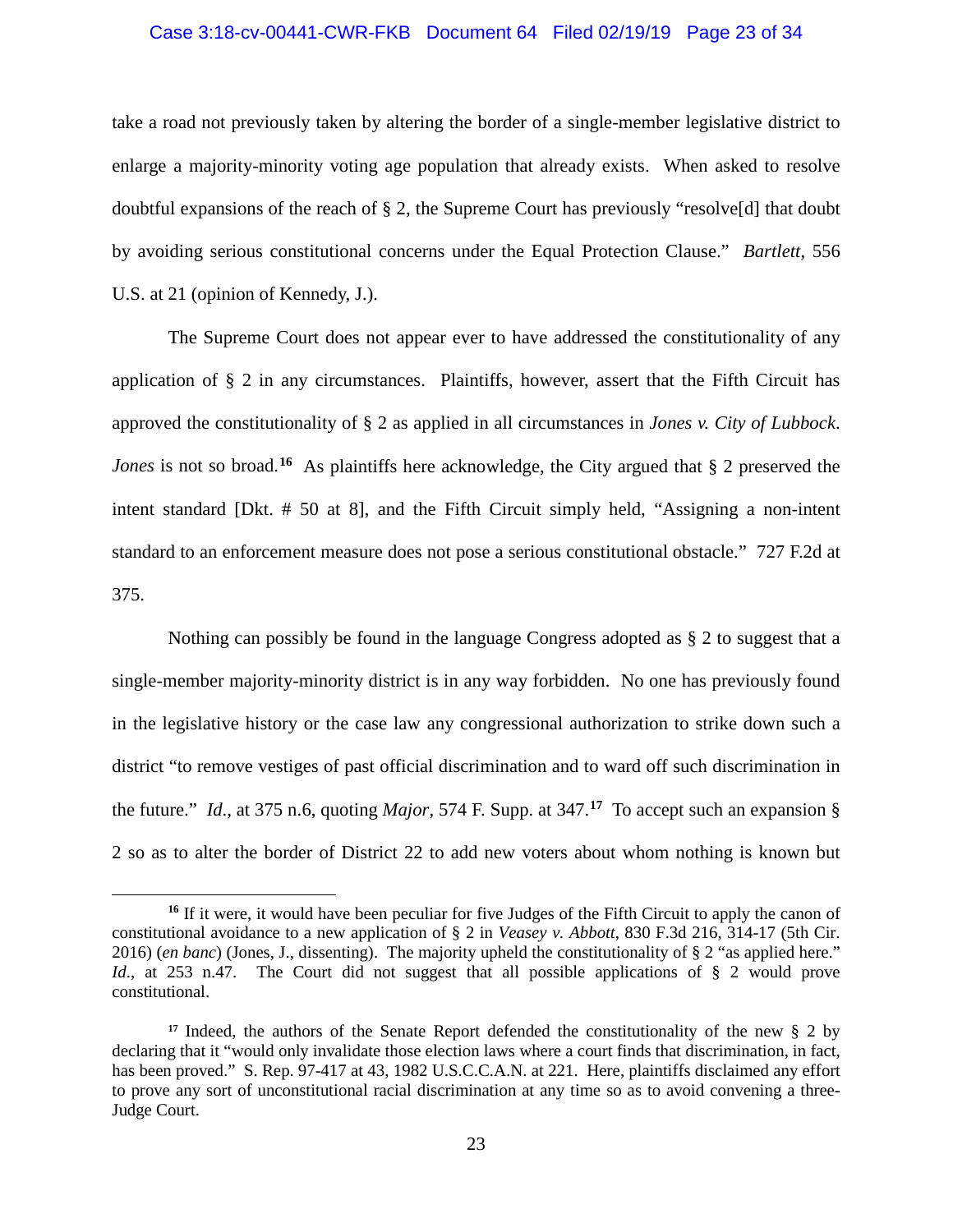#### Case 3:18-cv-00441-CWR-FKB Document 64 Filed 02/19/19 Page 24 of 34

their race runs squarely into the prohibition of using race as the predominant factor in devising legislative districts, as set forth in *Miller*, 515 U.S. at 916. No such expansion should be permitted.

### **C. Relief is barred by the statute of limitations and laches.**

The Court erred in assuming that plaintiffs' suit would be considered timely when applying the analogous state statute of limitations. The applicable three year statute of limitations for this claim, Miss. Code Ann. § 15-1-49, started running when the cause of action accrued. Miss Code Ann. § 15-1-49(1). Plaintiffs' claim accrued when the United States Department of Justice ("USDOJ") precleared J. R. No. 201, on September 14, 2012. The Court's application of the continuing violation theory to support its view of timely filing [Dkt. # 61 at 21] has been specifically rejected. *See Fouts v. Harris,* 88 F. Supp. 2d 1351, 1354 (S. D. Fla. 1999), *aff'd sub nom. Chandler v. Harris,* 529 U. S. 1084 (2000); *White v. Daniel,* 909 F. 2d 99 (4th Cir. 1990).

The Court further erred in holding that plaintiffs' claims are not barred by the doctrine of laches. "Laches is an equitable doctrine that, if proved, is a complete defense to an action *irrespective of whether the analogous state statute of limitations has run*." *Mecom v. Levingston Shipbuilding Co*., 622 F. 2d 1209, 1215 (5th Cir. 1980) (emphasis added). There does not appear to be any dispute in the appellate courts that the doctrine of laches may apply to a proceeding under the Voting Rights Act.**[18](#page-25-0)** The Fourth Circuit squarely so held in *White v. Daniel*. **[19](#page-25-1)** Any

<span id="page-25-1"></span><span id="page-25-0"></span>**<sup>18</sup>** The Ninth Circuit in *Garza v. County of Los Angeles*, 918 F.2d 763 (9th Cir. 1990), *cert. denied*, 498 U.S. 1028 (1991), did not hold that laches could never apply. "Although plaintiffs could have filed an action as early as 1981 . . . the injury they suffered at that time has been getting progressively worse." *Id.*, at 772. Certainly, these plaintiffs have made no similar showing on this record. Even more importantly, the County of Los Angeles was hardly in a position to rely on an equitable defense where the Court affirmed a finding of intentional racial discrimination. *Id*., at 771.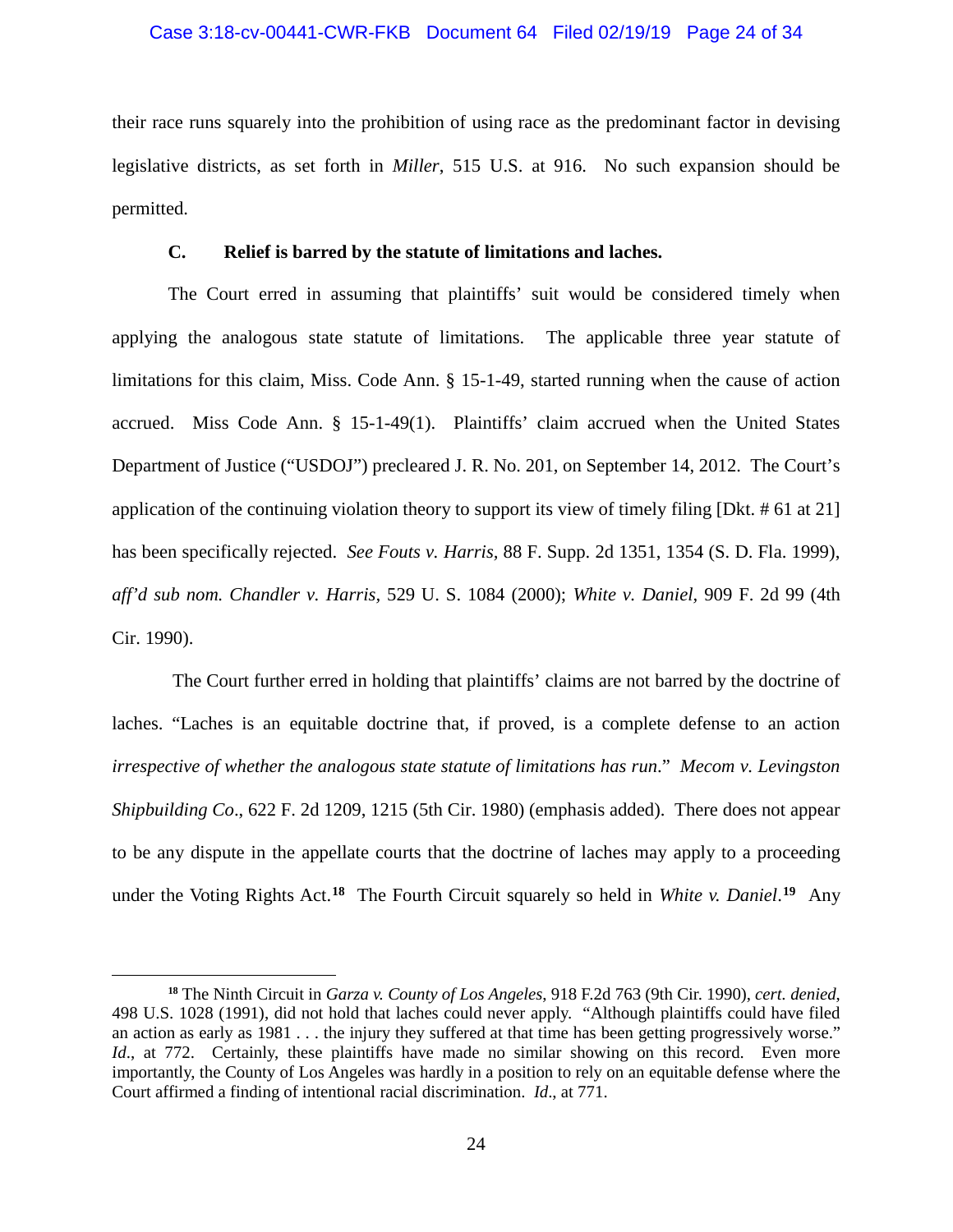#### Case 3:18-cv-00441-CWR-FKB Document 64 Filed 02/19/19 Page 25 of 34

notion that laches is unavailable as a defense in the reapportionment context due to the ongoing violation theory "is contrary to well settled reapportionment and laches case law." *Fouts*, 88 F. Supp. 2d at 1354.

In reliance on *White*, at least three different District Courts have upheld a laches defense. *Arizona Minority Coalition for Fair Redistricting v. Arizona Ind. Redistricting Comm'n*, 366 F. Supp. 2d 887 (D. Ariz. 2005); *Maxwell v. Foster*, 1999 WL 33507675 (W.D. La. Nov. 24, 1999); *Fouts v. Harris*. This Court is fully capable of comparing the particulars of each of these cases with the record made here. Defendants would only point out that the Court in *Maxwell* found it important that those defendants had timely followed the law and that "the plan in the instant matter was precleared." 1999 WL 33507675 at \*2.

Here, the evidence shows without dispute that the Legislature worked diligently and properly to comply with all applicable laws. The State of Mississippi properly submitted J.R. No. 201 to the USDOJ and received preclearance. Defs.' Exh. D-10 (USDOJ Preclearance Approval Letter). Unlike *Garza*, these plaintiffs do not contend that the plan is in any respect infected with intentional racial discrimination. Defendants come into this Court with indisputably clean hands.

By contrast, plaintiffs and their lawyers have known the contours and composition of District 22 from the day the Legislature adopted it. In fact, plaintiff Joseph Thomas was actively engaged in opposing District 22 with the USDOJ back in 2012 when J.R. No. 201 was under consideration for preclearance. Tr. at 104-11; *see* Defs.' Exh. D-16 (August 20, 2012, Letter from

**<sup>19</sup>** Even the District Court in *Jeffers v. Clinton*, 730 F. Supp. 196 (E.D. Ark. 1989), *aff'd*, 498 U.S. 1019 (1991), did not deny that laches could be applied in a proper case. "The question is essentially one of judgment and degree." 730 F. Supp. at 203. The Court found it important that plaintiffs had attempted to initiate their suit less than two years after the Supreme Court had established the law in *Gingles*, and noted that two months remained before candidates could file to run for office. *Id*., at 202-03. Here, by contrast, filing for candidates to run for the Legislature opened on January 2, 2019, and closes on March 1.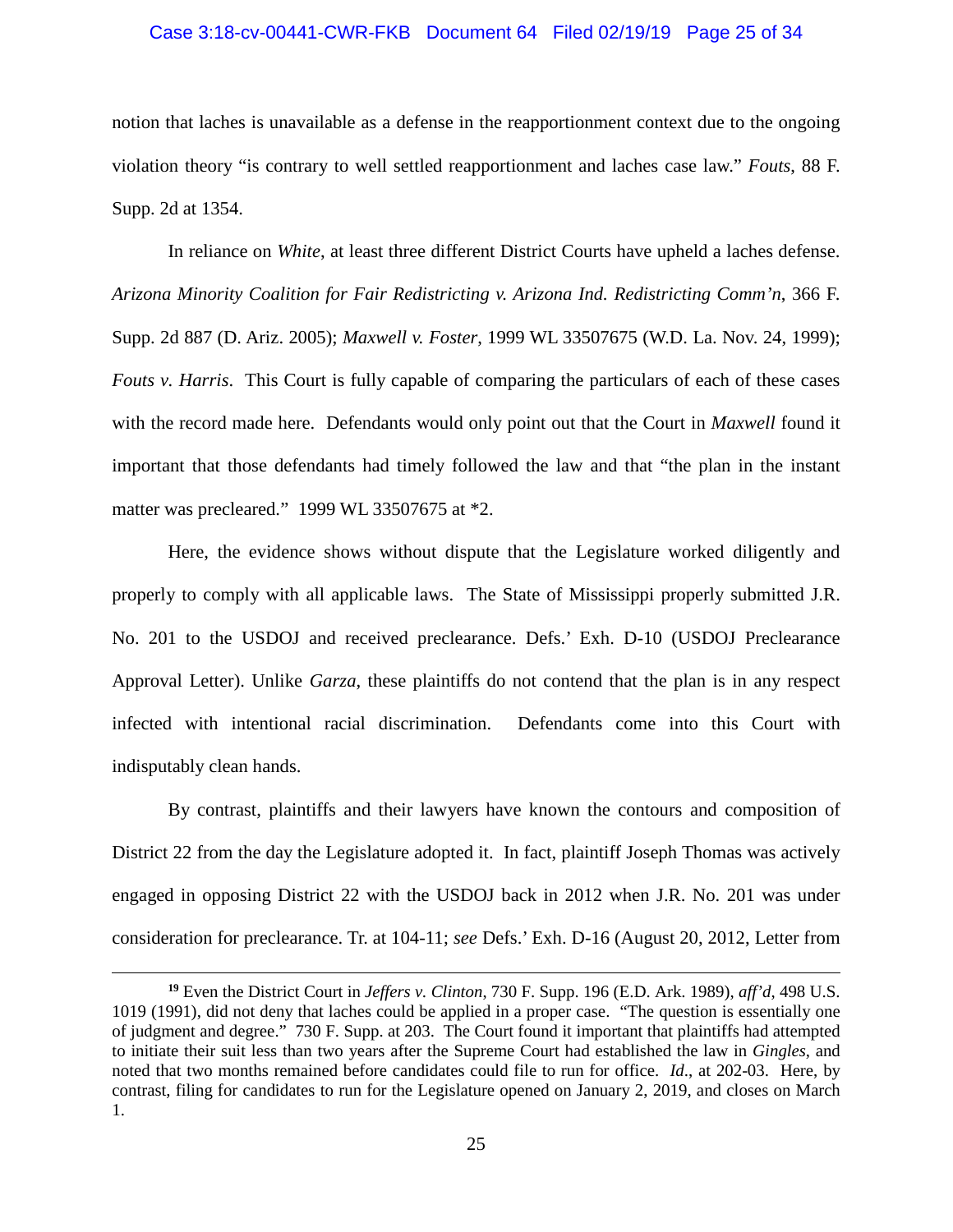#### Case 3:18-cv-00441-CWR-FKB Document 64 Filed 02/19/19 Page 26 of 34

Joseph Thomas to USDOJ). Because of this activity, the Court acknowledges that defendants "make a compelling case that plaintiff Thomas unnecessarily delayed bringing this suit," but commends him for deciding to run for the District 22 seat in 2015 and seeking "to remedy the problem through the political process." [Dkt. # 61 at 22]. However, the Court completely ignores the time period following the election in 2015 when Senator Thomas clearly knew or should have known that he saw an issue with District 22, having just lost the election. Senator Thomas offers no evidence proving that his decision to wait almost three years until the eve of the next election cycle constituted an excusable delay.

The Court misapplies the legal standard for determining whether laches bars the claim of the remaining plaintiffs. On the one hand, the Court cites plaintiff Thomas's "unawareness of the law in 2012" [Dkt. # 61 at 22] as not enough to excuse his delay in pursuing a remedy, yet apparently found plaintiffs Ayers's and Lawson's unawareness of any problem in 2012 was sufficient for them to delay. [Dkt. # 61 at 21]. Neither Ayers nor Lawson offers any evidence whatsoever of excusable delay in filing this suit. The only evidence offered as to Ayers is that he is an African-American resident and a registered voter in Washington County who votes in District 22. Tr. at 16. Lawson testified that he had been politically active in some campaigns over the years and that he had voted in the last several District 22 elections, yet he was unaware he could file the instant suit until he encountered one of plaintiffs' counsel shortly before suit was filed in 2018. Tr. at 131; 123. As the Court noted, laches "does not depend on the subjective awareness of the legal basis on which a claim can be made." [Dkt. # 61 at 22]. Rather, the test for determining whether laches applies is whether plaintiffs knew or should have known of defendants' injurious conduct. *See Elvis Presley Enters., Inc. v. Capece,* 141 F. 3d 188, 205 (5th Cir. 1998); *see also Brown v. Bridges,* 692 Fed. Appx. 215, 216 (5th Cir. 2017); *Save Our*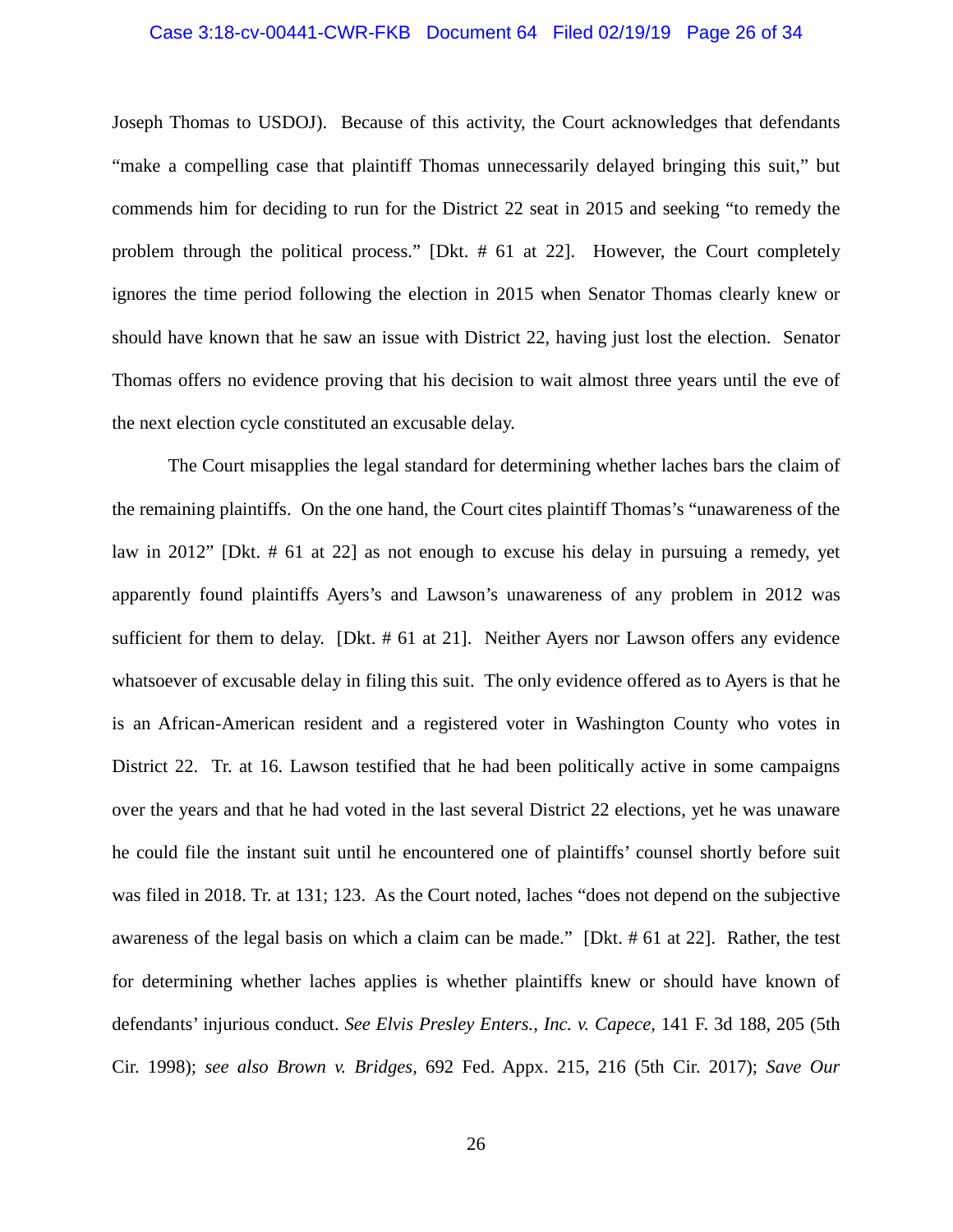*Wetlands, Inc. v. U. S. Army Corps of Engineers,* 549 F. 2d 1021, 1028 (5th Cir. 1977). Just as Senator Thomas's unawareness of the law in 2012 is not enough to excuse his delay in pursuing a remedy, neither is that of Lawson or Ayers.

None of the plaintiffs have offered any excusable reason for delaying six years, until just before the final election under the plan, to assert their claim. Neither have any of the plaintiffs offered any excusable reason for waiting almost three years after the last statewide election to assert their claim. On this record, plaintiffs knew or should have known that they could have filed suit challenging District 22 under Section 2 as far back as 2012, and certainly by 2015. Yet, plaintiffs delayed and filed this action on the eve of an election cycle resulting in a number of consequences, all of which are unfairly prejudicial to the voters in and around District 22, as well as to the parties.**[20](#page-28-0)**

We are now less than two weeks away from a qualifying deadline for all statewide offices which has been in place since the 2015 election. If changes are made to District 22 as now required by the Court, approximately 27,000 voters in four counties and 28 precincts will be affected. *See* Tr. 167-68; [Dkt. # 61 at 8-9]. In addition to their normal duties in preparing for a

<span id="page-28-0"></span>**<sup>20</sup>** In addition to the disruption of the established election process set forth by state law, the compressed schedule imposed by the Court illustrates the very problem that laches is designed to avoid when parties inexcusably delay in filing a claim of this nature. Here, plaintiffs filed suit on July 9, 2018 [Dkt. # 1], followed by an amended complaint on July 25, 2018 [Dkt. # 9]. Defendants promptly answered on August 8, 2018 [Dkt.  $# 10$ ], and filed their motion for summary judgment [Dkt.  $# 19$ ] asserting, *inter alia,* their laches defense on September 4, 2018. Though plaintiffs filed a motion requesting an expedited schedule on August 30, 2018 [Dkt. # 17], to which defendants promptly objected [Dkt. # 21], the Court did not rule on this motion until November 16, 2018 [Dkt. # 28]. The Court set an expedited schedule for designation of plaintiffs' experts on December 10, 2018; designation of defendants' experts on January 7, 2019; a discovery deadline of January 18, 2019; and, a trial date of February 6, 2019. Faced with a candidate qualifying period of January 2 through March 1, 2019, the Court set an extraordinarily compressed schedule for defendants to prepare and defend a § 2 claim so as to finish a trial before the end of the qualifying period and the end of the current legislative session. Yet, had plaintiffs filed this suit within the ample time afforded after USDOJ preclearance, the voters, prospective candidates, and defendants could have been spared the unnecessary confusion and uncertainty that is now certain to occur as a result of their delay and the Court's order. Furthermore, defendants would not have been forced to prepare and defend this claim under the unreasonably compressed schedule, while plaintiffs had been preparing since at least January of 2018. Tr. at 160.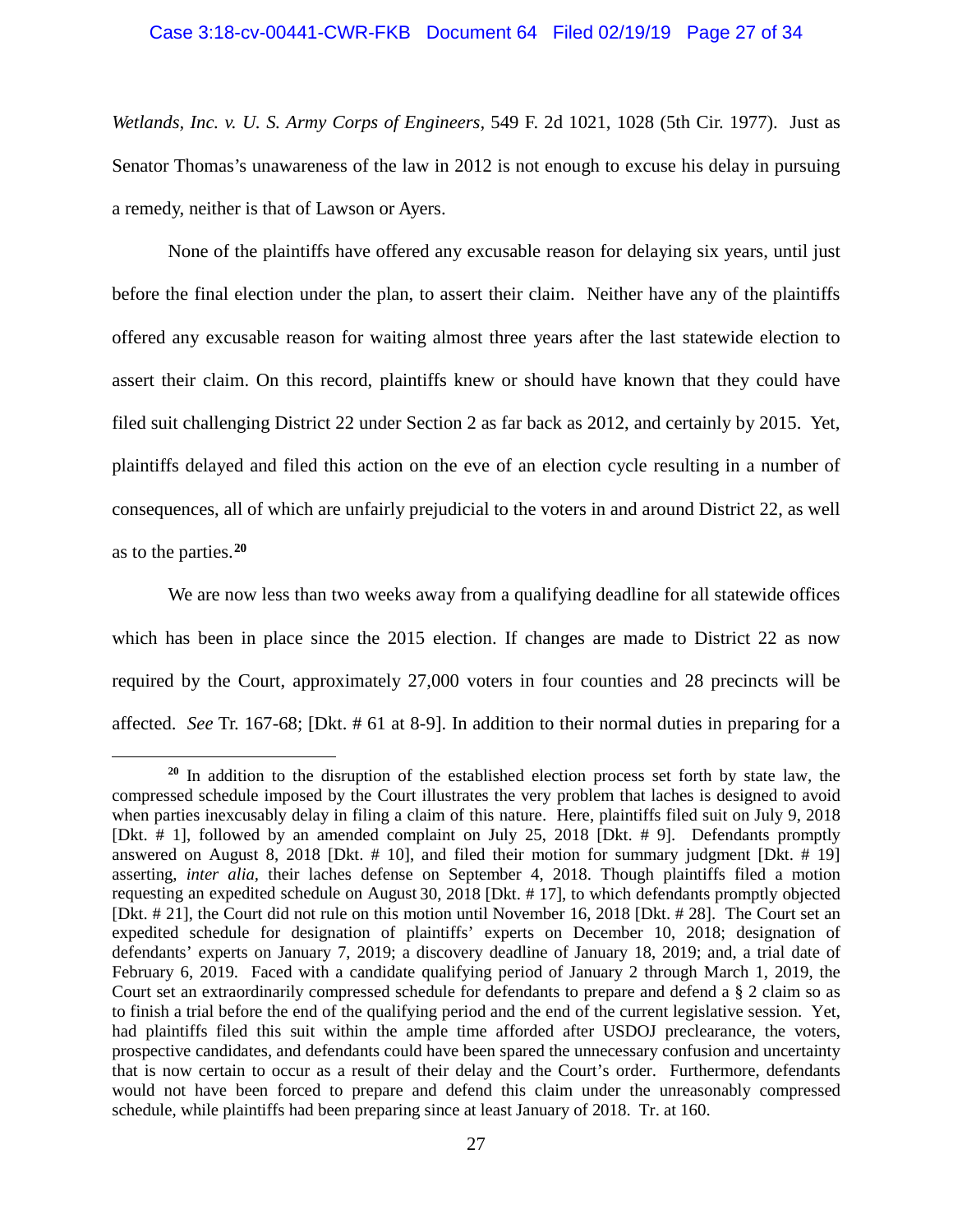#### Case 3:18-cv-00441-CWR-FKB Document 64 Filed 02/19/19 Page 28 of 34

statewide election, local election officials will have to scramble to make all of the necessary changes to the voter rolls and the Statewide Election Management System in time to make absentee ballots available to our troops by the statutory deadline of June 22, 2019. *See* Miss. Code. Ann*.* § 23-15-685. All of this chaos and confusion is unnecessary and could have easily been avoided had plaintiffs not sat on their rights. Accordingly, the doctrine of laches should be applied to deny plaintiffs any relief.

# **II. IRREPARABLE HARM TO THE STATE OUTWEIGHS ANY POSSIBLE INJURY TO THE PLAINTIFFS.**

Defendants, who are sued only as representatives of the State, will suffer irreparable harm if the judgment is not stayed. Whenever government conduct is enjoined, "the State necessarily suffers the irreparable harm of denying the public interest in the enforcement of its laws." *Planned Parenthood of Greater Tex. Surg. Health Servs. v. Abbott*, 734 F.3d 406, 419 (5th Cir. 2013) (citations omitted). *See New Motor Vehicle Bd. v. Orrin W. Fox Co.*, 434 U.S. 1345, 1351 (1977) (Rehnquist, J., in chambers) ("[A]ny time a State is enjoined by a court from effectuating statutes enacted by representatives of its people, it suffers a form of irreparable injury."); *Coal. for Econ. Equity v. Wilson,* 122 F.3d 718, 719 (9th Cir. 1997) ("[I]t is clear that a state suffers irreparable injury whenever an enactment of its people ... is enjoined.").

The Supreme Court has ordered stays in reapportionment cases alleging violations of the Voting Rights Act. *See Bullock v. Weiser*, 404 U.S. 1065 (1972) (ordering stay pending appeal of Texas reapportionment case decided in *White v. Weiser*, 412 U.S. 783 (1973)); *Whitcomb v. Chavis*, 396 U.S. 1064 (1970) (granting stay pending appeal of a state reapportionment plan ordered by a three-Judge Court in Indiana and allowing an election to be conducted under an invalidated state apportionment plan). *McDaniel v. Sanchez*, 448 U.S. 1318, 1322 (1980) (Powell, J., in chambers), held that the expenditure of state funds in effectuating the ordered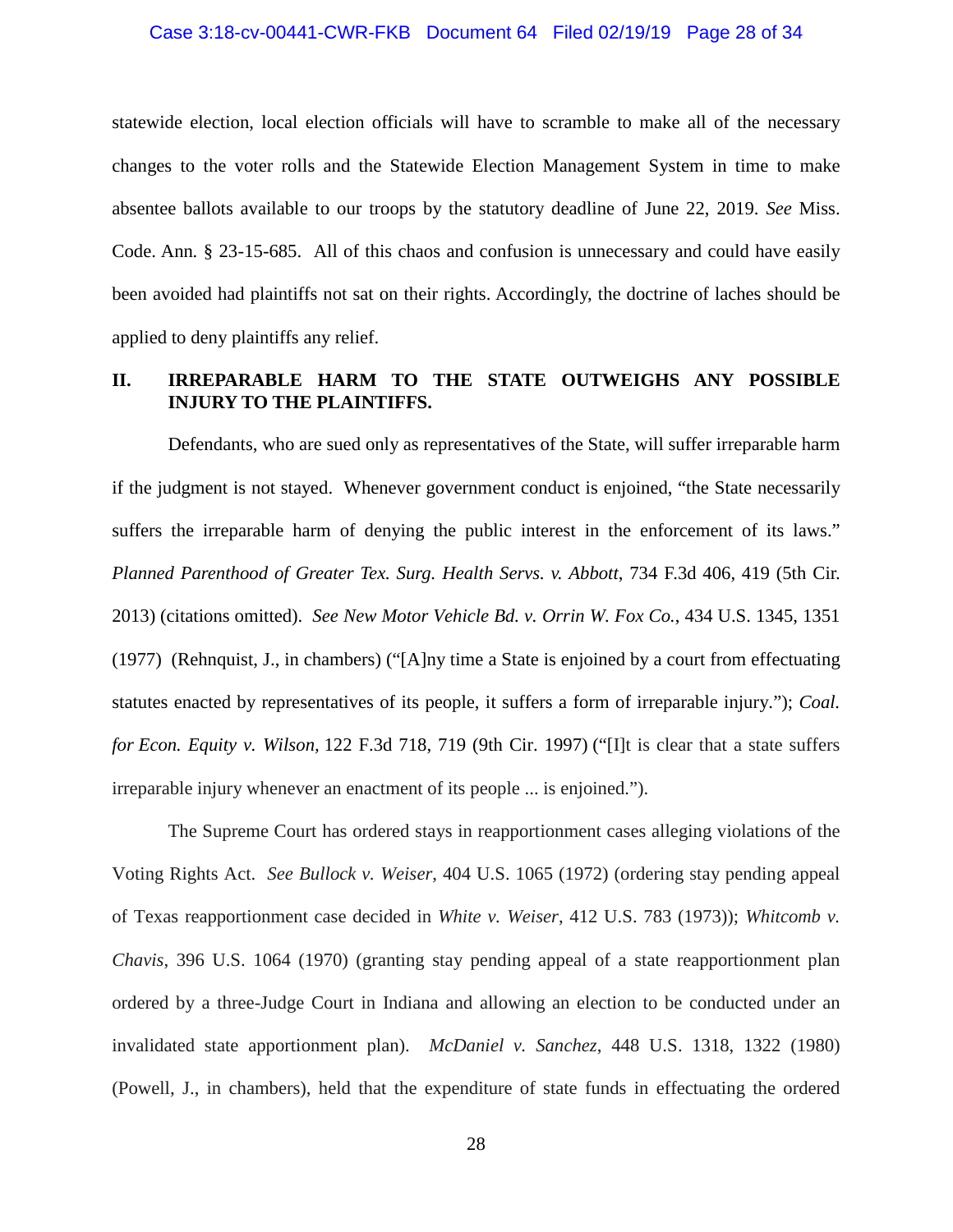#### Case 3:18-cv-00441-CWR-FKB Document 64 Filed 02/19/19 Page 29 of 34

relief in an apportionment case was worthy of a stay pending appeal. In an earlier case Justice Brennan, in chambers, granted a stay pending appeal, noting that the District Court's order held that the State's statute drawing districts for election of the United States Representatives was unconstitutional and that the State's appeal presented important legal questions worthy of appellate review. *Karcher v. Daggett*, 455 U.S. 1303, 1306-07 (1982) (Brennan, J., in chambers). Under the District Court's order, Justice Brennan wrote that the State "would plainly suffer irreparable harm were the stay not granted" since the order required the New Jersey Legislature "either adopt an alternative redistricting plan before [the election date] or face the prospect that the District Court will implement its own redistricting plan." *Id*. at 1306. Similarly, in *Davis v. Bandemer*, 478 U.S. 109 (1986), the Supreme Court heard an appeal involving a state districting plan that had been invalidated by a three-Judge Court. On appeal, the Supreme Court granted a stay of the order declaring the plan unconstitutional. *See* 474 U.S. 991 (1985).

The above discussed cases are not anomalies. When three-Judge Courts were frequently deciding redistricting cases during the 1960s and 1970s, the Supreme Court routinely issued stays pending appeals of a court orders holding plans unconstitutional. *See Wise v. Lipscomb*, 434 U.S. 1329, 1333-34 (1977) (Powell, J., in chambers); *Gaffney v. Cummings*, 407 U.S. 902 (1972); *Kirkpatrick v. Preisler*, 390 U.S. 939 (1968). More recently, during the lengthy litigation involving Texas's recent redistricting plans, the Supreme Court issued stays pending appeals pursued by the State. *See Abbott v. Perez*, 138 S. Ct. 1 (2017); *Abbott v. Perez*, 138 S. Ct. 49 (2017). "[I]f a plan is found to be unlawful very close to the election date, the only reasonable option may be to use the plan one last time." *Abbott v. Perez*, 138 S. Ct. at 2324.

The Fifth Circuit is no stranger to granting stays of orders regarding reapportionment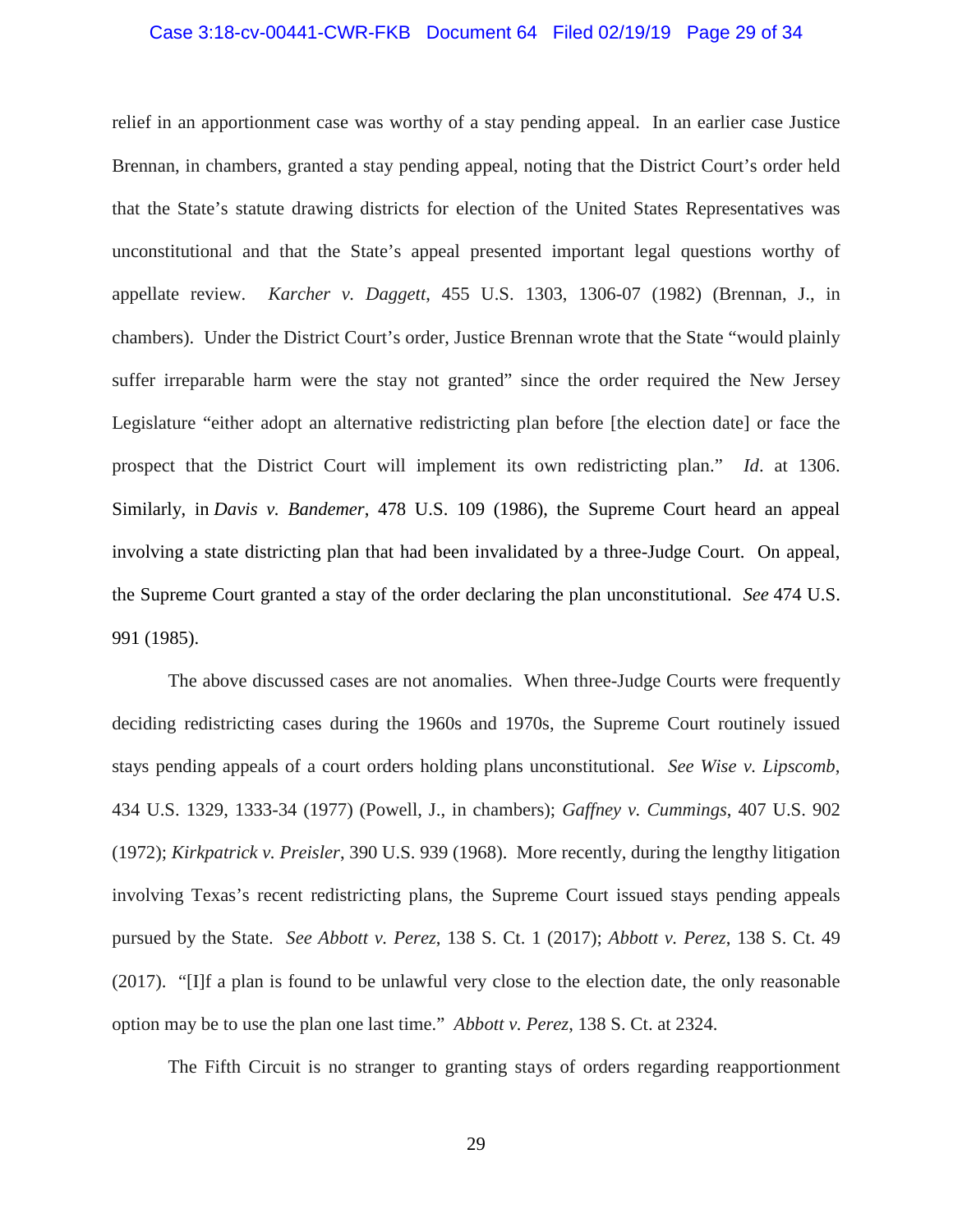#### Case 3:18-cv-00441-CWR-FKB Document 64 Filed 02/19/19 Page 30 of 34

while the merits of injunctive relief are heard on appeal. *See Chisom v. Roemer*, 850 F.3d 1051, 1052-53 (5th Cir. 1988) (granting stay of District Court's order granting preliminary injury requiring that the system of electing Louisiana Supreme Court Justices be changed because it violated § 2 of the Voting Rights Act).

The Court's order will require that the Legislature spend a substantial amount of time drawing new districts for District 22 and the surrounding affected districts if the order is not stayed. Ultimately, if this Court does not stay the order, a reversal on appeal would likely require the State to run the November 2019 election over *again* with the original district maps. Needless to say, special elections are costly and voter turnout in such elections are traditionally lower than those held in November of a normal election year. "Court orders affecting elections, especially conflicting orders, can themselves result in voter confusion and consequent incentive to remain away from the polls. As an election draws closer, that risk will increase." *Purcell v. Gonzalez*, 549 U.S. 1, 4-5 (2006) (*per curiam*).

Changing district lines can lead to confusion even when there is plenty of time to prepare. The Bolivar County Election Commission had three years to prepare for the 2015 election, but they still assigned 2,162 voters to the wrong Senate Districts. Nor does the changing of a qualifying deadline eliminate confusion. A state court changed a qualifying deadline in the process of litigating an earlier dispute under the Voting Rights Act, with the result that a Supreme Court Justice was elected without opposition even though people were lining up to oppose him. *Latham v. Molpus*, 642 So. 2d 1340 (Miss. 1994). Every action produces unpredictable results, and those results should be avoided until this Court's order has been reviewed on appeal.

By contrast, plaintiffs have identified no concrete injury they might suffer from a delay in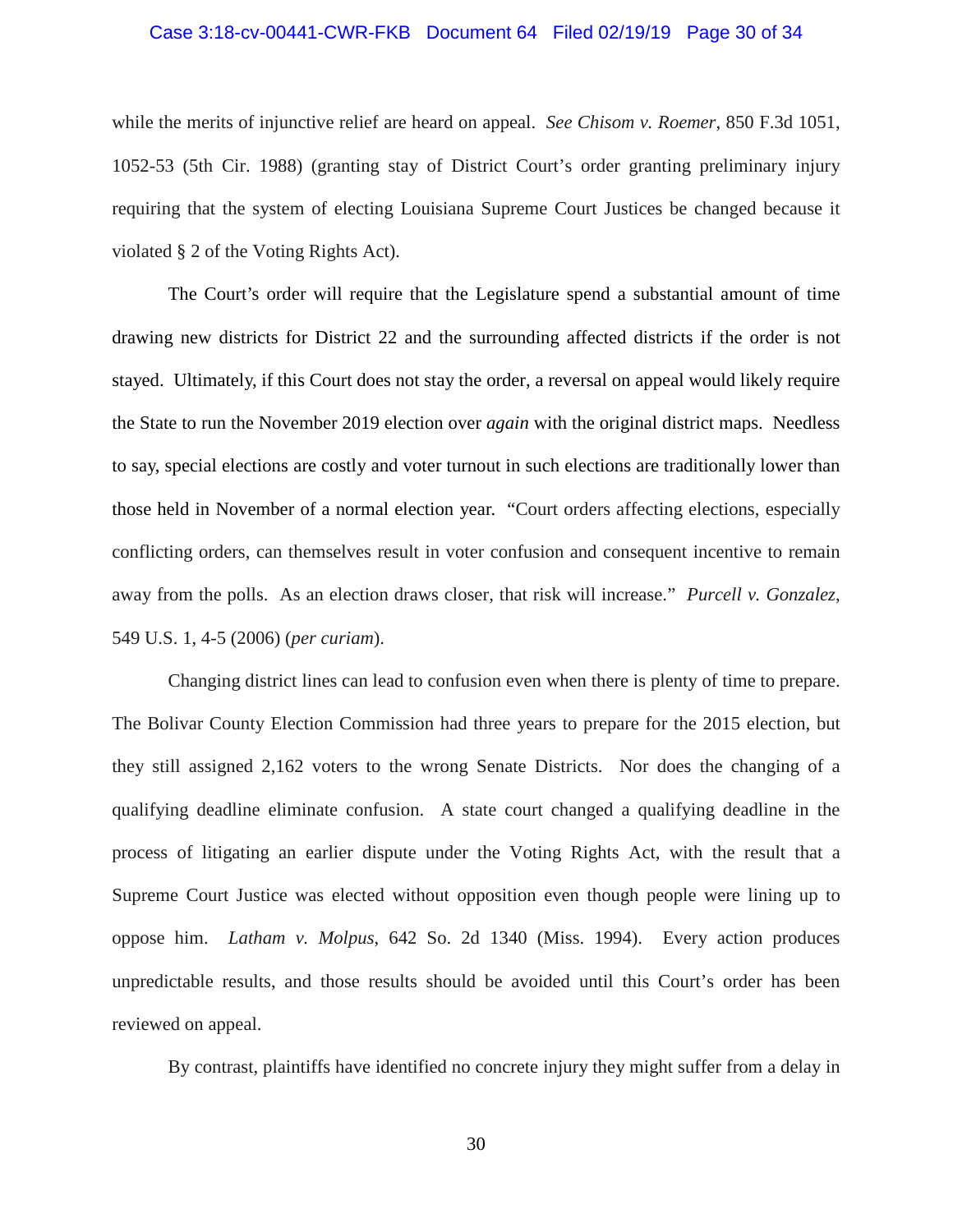#### Case 3:18-cv-00441-CWR-FKB Document 64 Filed 02/19/19 Page 31 of 34

enforcement of the order. They will continue, for the rest of 2019, to be represented by a Senator they do not approve, but they make no claim that Senator Clarke, who is not running for reelection in 2019, has been unresponsive to any of his constituents. Should the order be affirmed and their injury deemed sufficient, the Court can then order such relief as may be appropriate.

## **III. A STAY PROTECTS THE INTEREST OF THE PUBLIC.**

The drawing of new borders for District 22 and surrounding affected districts would cause, not only an undue burden on state officials, but an interference in the orderliness and timeliness of the upcoming election process.**[21](#page-32-0)** As the Fifth Circuit noted in *Veasey v. Perry*, "the State has a significant interest in ensuring the proper and consistent running of its election machinery . . .". 769 F.3d at 895-96. Specifically, the qualifying period to run for all State and County offices in Mississippi, including the Legislature, ends March 1. However, the Court's order requiring a redrawing of District 22 and others will require a new qualifying period, thereby significantly shortening the time qualified candidates have to campaign for those seats. Moreover, because District 22 borders on eight other Senate districts, potential candidates all over a multi-county stretch of northwest Mississippi cannot make plans because they cannot know the boundaries of the districts in which they or others may wish to run for office. In the stay context, filing or qualifying periods "cannot be considered in isolation from the election of which [they] form a part." *N.A.A.C.P. v. Hampton County Election Comm.*, 470 U.S. 166, 177 (1985).

Beyond this, the Court's order requiring a redrawing of District 22 and adjacent districts comes less than six months before the first primary. Inevitably, once the redrawing of the

<span id="page-32-0"></span><sup>&</sup>lt;sup>21</sup> Attached to the motion as Exhibit 1 is the affidavit of Kimberly P. Turner, Assistant Secretary of State for the Elections Division, explaining the massive amount of work that must be done before primary ballots must be sent to troops overseas, no later than June 17, 2019.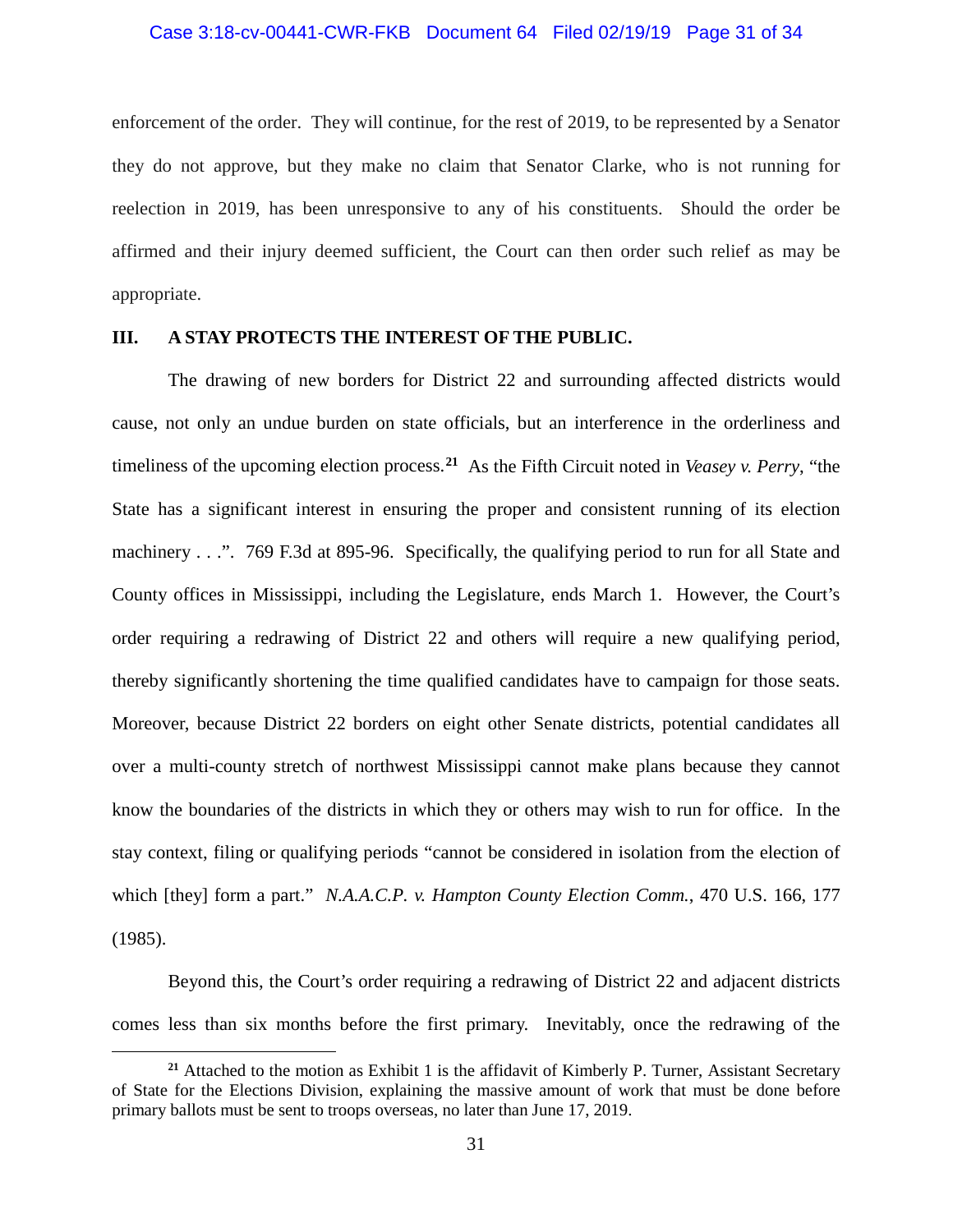#### Case 3:18-cv-00441-CWR-FKB Document 64 Filed 02/19/19 Page 32 of 34

districts is finished, the candidates will have to undertake the arduous process of informing registered voters in those districts about which district in which those voters reside. It is undisputed that the redrawing of those districts will affect substantial number of voters in District 22 and surrounding districts.**[22](#page-33-0)**

The public is best served by allowing it to elect its own representatives on its own terms, rather than requiring it to comply with an electoral scheme it did not choose while the appeal in this matter remains pending. In cases like this, where "the State is the appealing party, its interest and harm merges with that of the public." *Planned Parenthood*, 734 F.3d at 419 (citation omitted).

The fact that an election would proceed under a plan invalidated by this Court is not an impediment to entry of a stay pending appeal. Allowing elections to go forward is a recognition of the significant public interest in a smooth rendition of the state's election process. For example, in *Watkins v. Mabus*, 771 F. Supp. 789, 802 (S.D. Miss. 1991), *aff'd in part and vacating challenge as moot*, 502 U.S. 954 (1991), the Court invalidated a state reapportionment plan, but allowed previously scheduled elections to go forward due to the "imminent elections and lack of advisable options." The Court noted that "it [wa]s constitutionally permissible to utilize the 1982 plan in fashioning interim relief." *Id*. Likewise, the stays entered in *Chavis*, 396

<span id="page-33-0"></span>**<sup>22</sup>** The stay relief requested here contrasts with the stay relief requested in *Patino v. City of Pasadena*, 229 F. Supp. 3d 582, 588-89 (S.D. Tex.), *aff'd*, 677 Fed. App'x 950, 955 (5th Cir. 2017). In that case, which involved the City of Pasadena, Texas, instituting a new method for electing city council members, the District Court denied the City's motion for stay pending appeal and acknowledged that the denial of the stay "in effect maintain[ed] the prelitigation status quo" since the District Court's order required the City to "use the same map and plan it approved in 2011 and used as recently as the 2013 election." *Id*. at 589. The District Court noted that its order did not require "extensive reprinting and retraining that concerned the *Veasey* panel about a statewide injunction." *Id*. Unlike the passive nature of the order at issue in *Patino*, this Court's order disrupts the status quo of the election procedure in District 22. Likewise, the stay requested here can be contrasted with the stay requested in *Barber v. Bryant*, 2016 WL 4096726, at \*1, \*3 (S.D. Miss. Aug. 1, 2016), where this Court recognized that maintenance of the status quo was an important factor in denying the stay. ("In this case the public interest is better served by maintaining the status quo—a Mississippi without HB 1523.").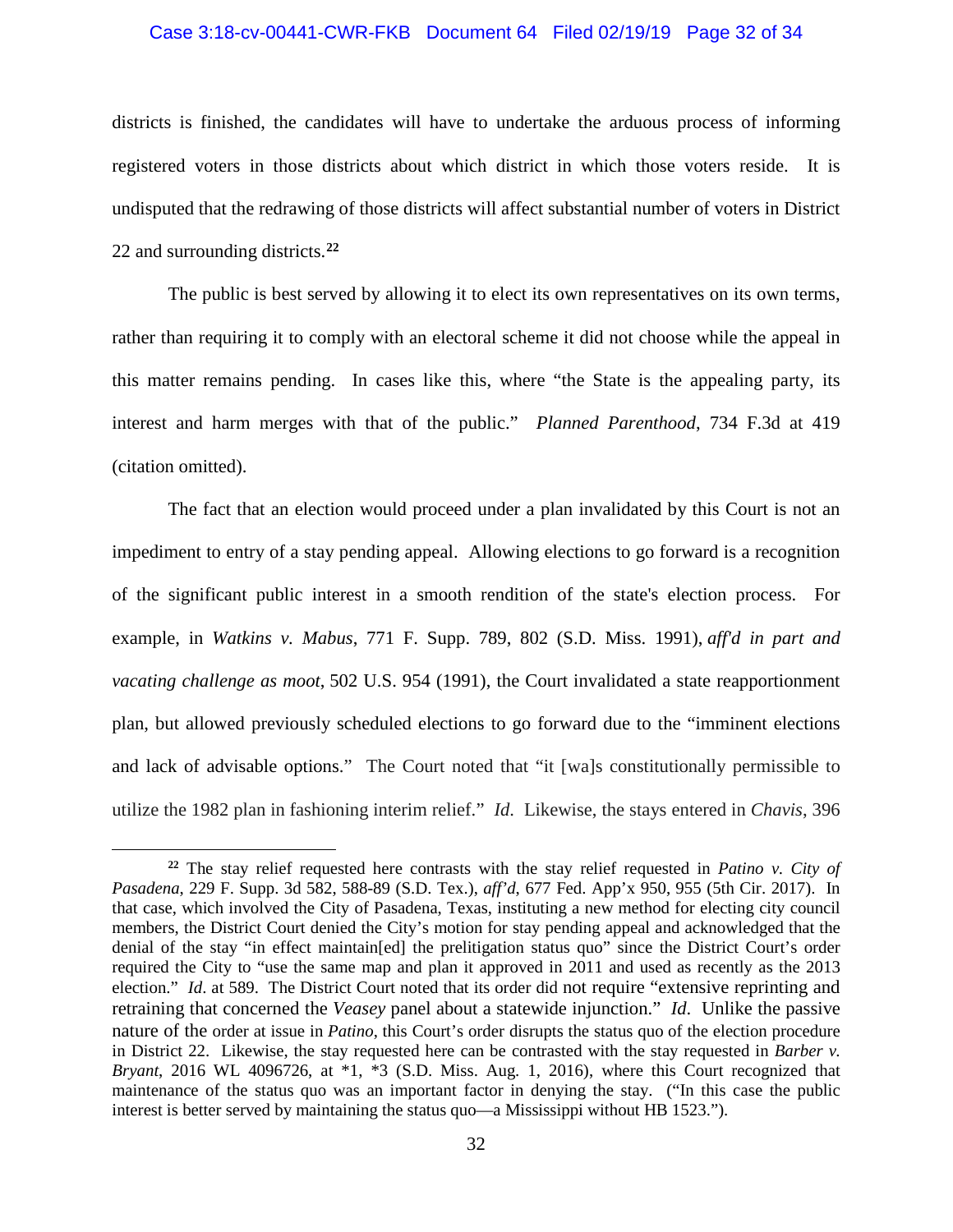U.S. at 1055, *Davis*, 478 U.S. at 109, and *Karcher*, 455 U.S. at 1303, required elections to proceed under the previously existing districting scheme pending appeal of the District Court's orders. **[23](#page-34-0)**

## **CONCLUSION**

For the reasons stated above, this Court should enter a stay of its judgment pending defendants' appeal to the Fifth Circuit Court of Appeals.

This the 19th day of February, 2019.

 $\overline{a}$ 

Respectfully submitted,

*s/ Michael B. Wallace* MICHAEL B. WALLACE (MSB #6904) CHARLES E. COWAN (MSB #104478) WISE CARTER CHILD & CARAWAY, P.A. Post Office Box 651 Jackson, MS 39205-0651 (601) 968-5534 [mbw@wisecarter.com](mailto:mbw@wisecarter.com)

ATTORNEY FOR DEFENDANTS PHIL BRYANT, GOVERNOR OF THE STATE OF MISSISSIPPI, AND DELBERT HOSEMANN, SECRETARY OF STATE OF THE STATE OF MISSISSIPPI

TOMMIE S. CARDIN (MSB #5863) B. PARKER BERRY (MSB #104251) BUTLER SNOW LLP Suite 1400 1020 Highland Colony Park Ridgeland, MS 39157 Post Office Box 6010 Ridgeland, MS 39158-6010 Tel: (601) 985-4570

<span id="page-34-0"></span>**<sup>23</sup>** A similar scenario arose in *Martin v. Venables*, 401 F. Supp. 611 (D. Conn. 1975), where the District Court invalidated a municipality's apportionment scheme as being violative of the Fourteenth Amendment. Rather than ordering that the upcoming election proceed forward under a new scheme, the Court ordered that the remedial action ordered would not have to be taken for the upcoming election given that the election process was already in progress and the plaintiffs delayed in filing the action. *Id*. at 620-21. *Accord*, *Common Cause v. Rucho*, 2018 WL 4214334 (M.D.N.C. Sept. 4, 2018).